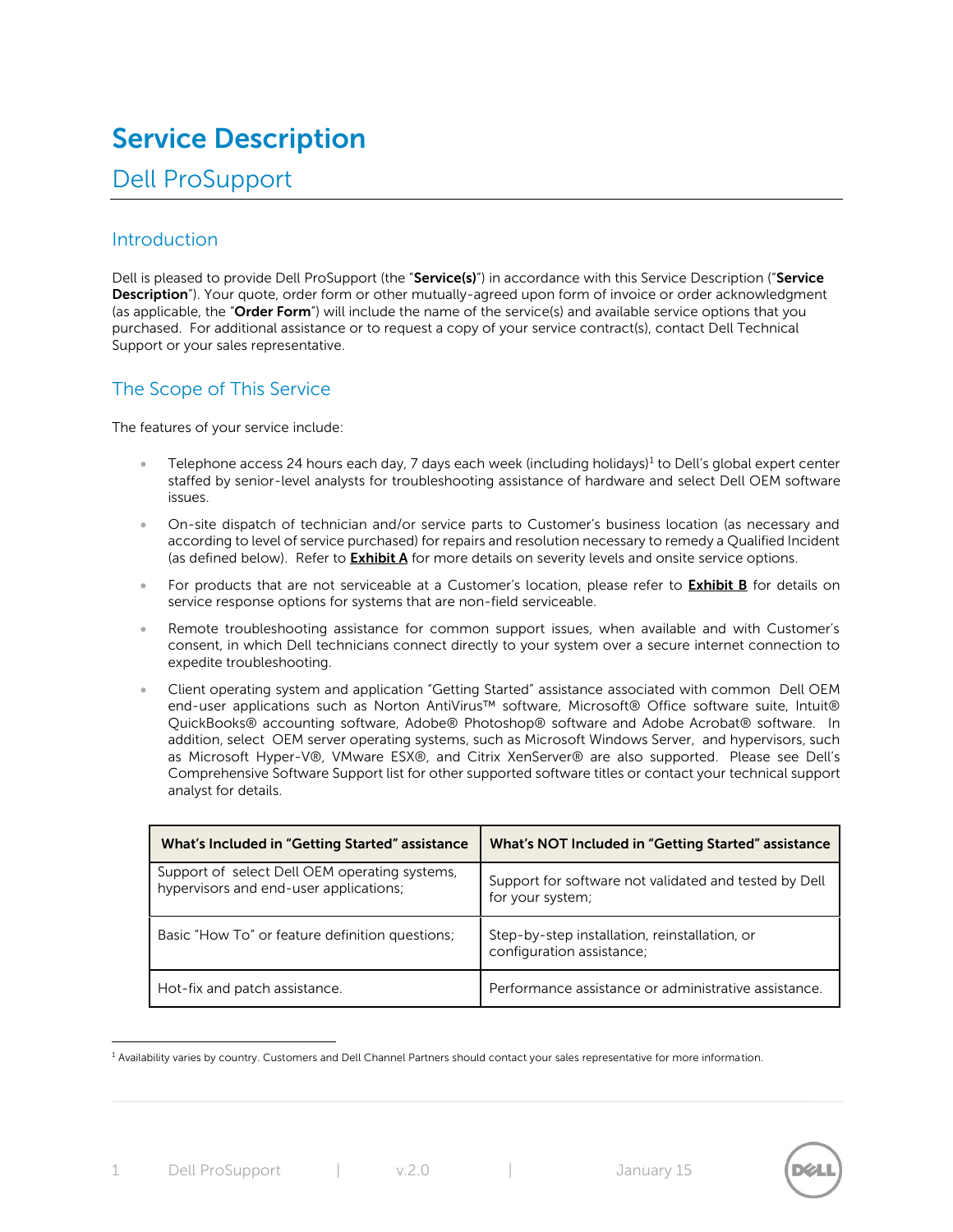- Getting-started advice or set-up assistance associated with simple network<sup>2</sup> connectivity for select desktop, notebook, smartphones, and tablets.
- Access to online support forums 24 hours each day, 7 days each week.
- Access to Global Command Centers, which help manage critical situations in Customer environments, monitor all on-site "mission critical" labor dispatches and provide proactive crisis management coordination and communication during events such as natural disasters.
- Access to Dell SupportAssist used for monitoring, alerting, and data gathering for the systems entitled under the ProSupport contract. See Dell SupportAssist for more information.
- Case management to help track resolution and escalation of Qualified Incidents.
- Escalation management to provide a single point of contact for incident management, escalation, and status of incidents within the scope of this Service.
- All local services are provided by Dell authorized service provider
- **Dell International Services Program.** This program provides service and support options when travelling with select notebooks, smartphones, and tablets outside of your home country and for a period of less than six (6) months. Additional terms and conditions apply; please se[e www.Dell.com/ISP](http://www.dell.com/ISP) for more details.

#### **Hardware Coverage Limitations:**

Dell's Limited Hardware Warranty will apply to the Supported Product, and is available for review at [www.Dell.com/Warranty](http://www.dell.com/Warranty) for U.S. and Canadian customers. Outside of the United States and Canada, the terms and conditions describing the warranty applicable to the Supported Product may be available at the regional Dell.com website that corresponds to the geographic location where the Supported Product was purchased, or such other geographic location to which the Supported Product was relocated in accordance with Section 4.F. or 4.G. of the Additional Terms & Conditions Applicable to Support & Warranty-Related Services section below. Hardware coverage limitations may apply and premium service offerings may be available to extend these hardware limitations as part of the premium service or for an additional fee. These coverage limitations are set forth on [www.Dell.com/Warranty,](http://www.dell.com/Warranty) and are applicable to Supported Products in all geographic locations, unless any specific limitation is prohibited under local law applicable where the Supported Product is located at the time that service is requested by Customer. A Supported Product or a component of a Supported Product that carries a limited lifetime warranty will be serviced by Dell according to this Service Description for the duration of your Dell ProSupport service contract. After your Dell ProSupport service contract period expires, subsequent Qualified Incidents related to a Supported Product or component with a limited lifetime warranty will be serviced pursuant to the Dell Basic Hardware Service contract available at [www.Dell.com/ServiceContracts/global.](http://www.dell.com/ServiceContracts/global)

# How to Contact Dell if You Require Service

#### **Self-Dispatch Support Programs:**

For Customers enrolled in Warranty Parts Direct, Fast-Track Dispatch, Technician Direct Program, or Dell Online Self Dispatch (DOSD), Qualified Incidents may be handled by certified Customer technicians through the submission of a service request to the self-dispatch website or telephone queue for your region.

#### **Online, Chat, and Email Support:**

Dell ProSupport website, chat, and email support available at [www.Support.Dell.com.](http://www.support.dell.com/)

#### **Telephone Support Requests:**



<sup>&</sup>lt;sup>2</sup> Simple network assistance is limited to a single client system covered by ProSupport, connecting to a single router port or wireless access point, and does not include connectivity to secondary devices, systems, or domains.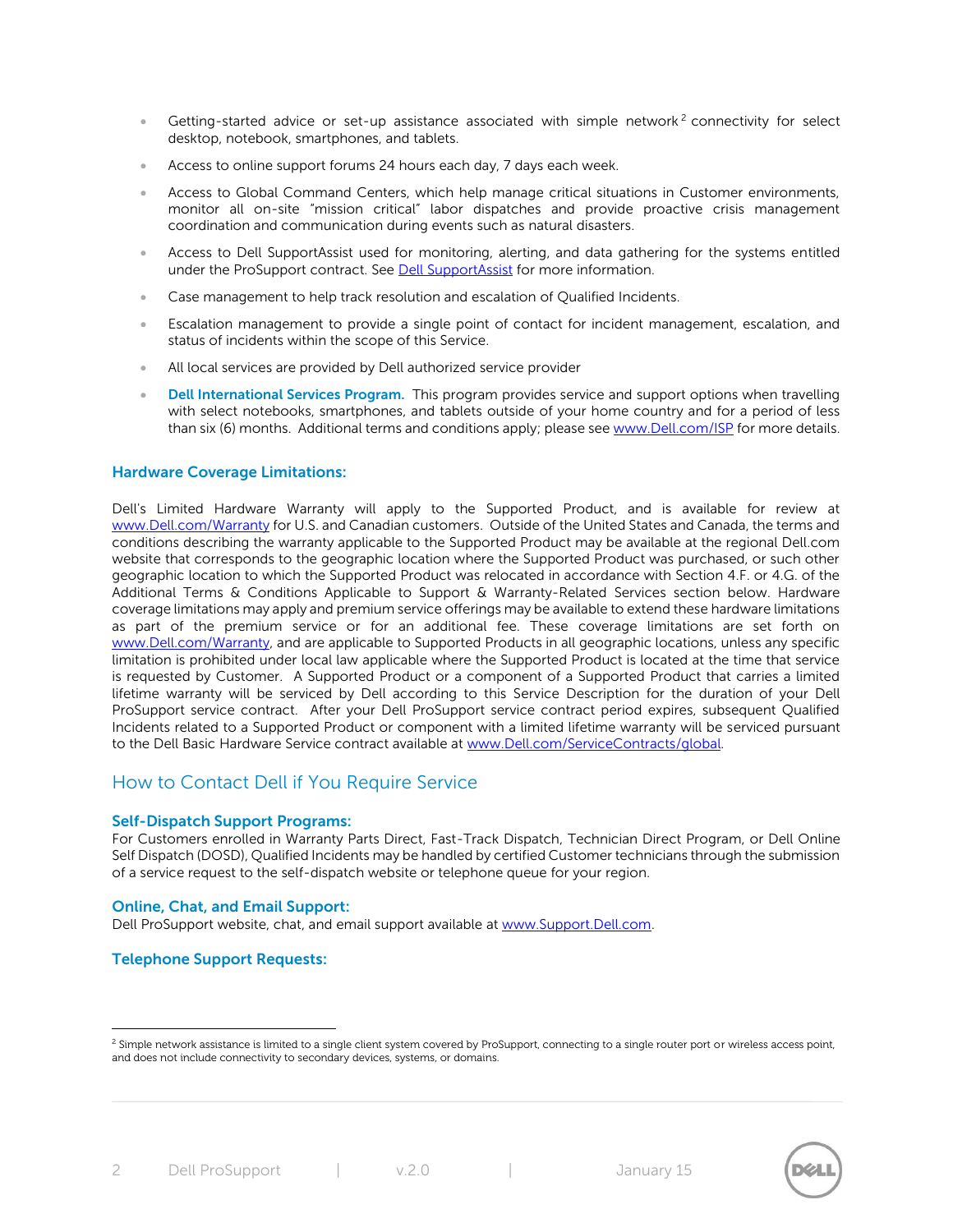Available 24 hours each day, 7 days each week (including holidays). Availability may differ outside of the United States and is limited to commercially reasonable efforts. Please contact your sales representative or technical support analyst for specific details for your location.

## **Step One: Call for Assistance**

- For telephone support requests, contact your Regional Dell ProSupport support center to speak to a technical support analyst. Regional telephone numbers can be found at [www.Dell.com/ProSupport/RegionalContacts.](http://www.dell.com/ProSupport/RegionalContacts)
- Call from a location which includes physical access to the Supported Product.
- Provide the serial number of the Service Tag (as defined below) and other information as requested by the analyst. The analyst will verify Customer's Supported Product, applicable Service and response levels and confirm any expiration of Services.

#### **Step Two: Assist with Telephone-based Troubleshooting**

- When requested, identify error messages received and when they occur; what activities preceded the error message; and what steps you have already taken to attempt to solve the problem.
- The analyst will work with you through a series of troubleshooting steps to help diagnose the issue.
- If an on-site dispatch of a service technician is necessary, the analyst will provide additional instructions.

#### **Dell KACE Support Hours of Operation**

 For support hours of operation on Dell KACE Supported Products, please refer t[ohttp://www.kace.com/support/resources.](http://www.kace.com/support/resources)

## Service Parts

Regardless of the service response level purchased, some component parts are specifically designed for easy Customer removal and replacement: such parts are designated as Customer Replaceable Units ("CRU"). If during the diagnosis, the Dell analyst determines that a Qualified Incident can be resolved with a CRU designated part, Dell will ship the CRU designated part(s) directly to the Customer. CRU parts fall into two categories:

Optional CRU Parts. These parts are designed to be replaced by the Customer. Depending on the type of service that was purchased with the Supported Product, Dell may provide an on-site technician to replace the parts. Contact a technical support analyst for more details regarding which Optional CRU part(s) and which service response levels qualify for on-site installation at no additional fee.

Mandatory CRU Parts. Dell does not automatically provide an on-site technician for the installation of Mandatory CRU parts. Contact a technical support analyst for more details regarding which Mandatory CRU parts and which service response levels qualify for on-site installation at no additional fee.

The freight method used to ship the CRU part is based on the level of service purchased by the Customer

Service parts for customers with "Next Business Day" or Advanced Exchange response times will be shipped via a next-business day freight method, unless otherwise noted by the technician.

Service parts for customers with "Return for Repair" service options will be shipped via ground freight service.

Once a Dell analyst has determined whether it is necessary to replace a part or return the system, you will be informed of the next steps to take. Depending on the service level that was purchased, the following On-site or Return for Repair procedures apply.

# **Dell SupportAssist**

Dell SupportAssist is a software application that when installed, will monitor your system and collect information to

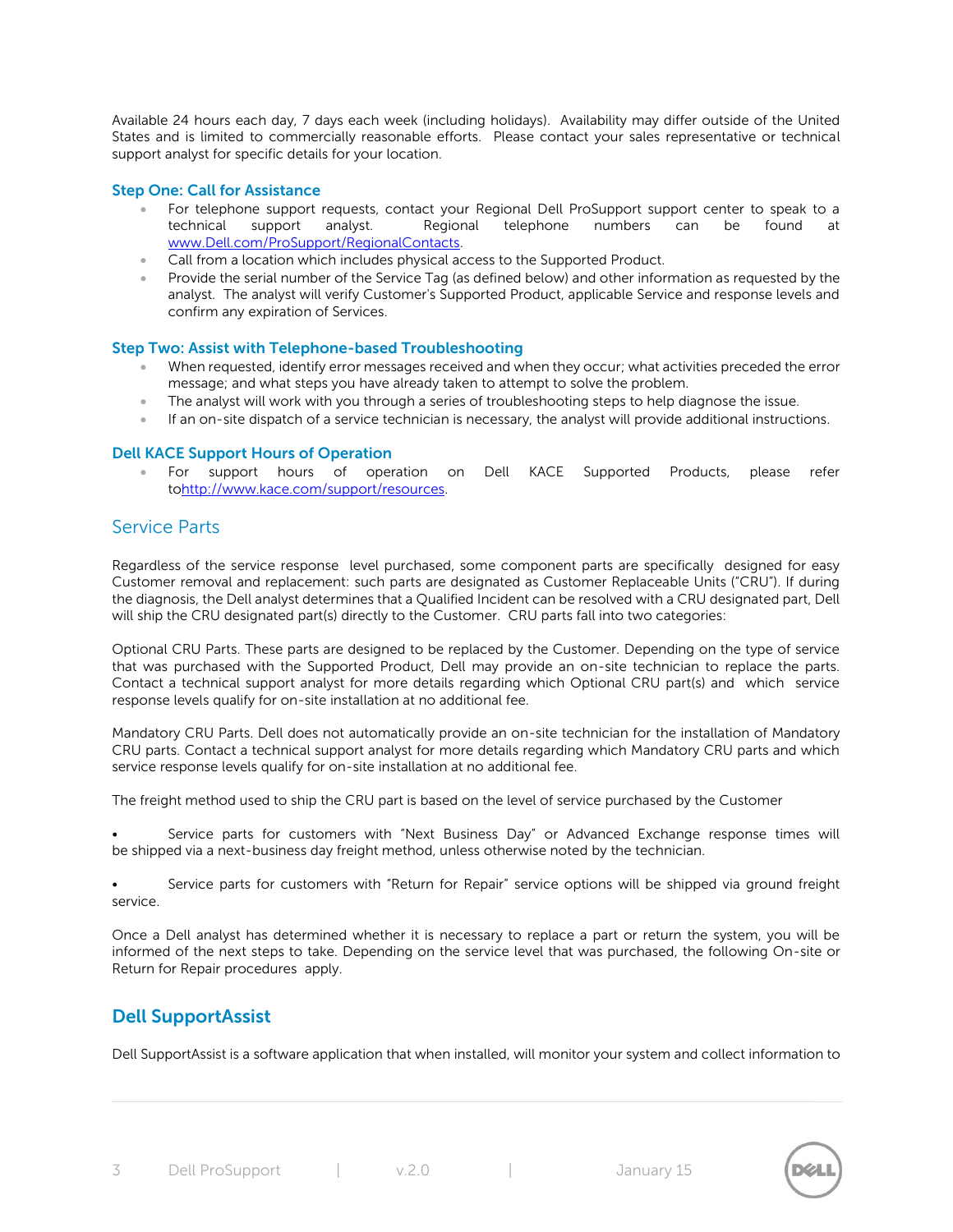assist in providing technical support. In the event an issue is detected, the information collected can be sent to Dell to provide you with an enhanced, personalized and efficient support experience.

Used with ProSupport Plus, SupportAssist will provide the following features and capabilities:

- Monitoring of systems for issues impacting normal operation and performance.
- Automatic creation of Dell Technical Support requests in the event of issue detection.
- Automatic uploading of diagnostics and other data that allows efficient diagnosis of issues.

#### **Additional Resources**

To learn more about Dell SupportAssist and see the latest list of supported Dell products please visit the Dell SupportAssist website at: [http://Dell.Com/SupportAssist.](http://dell.com/SupportAssist)

## Collaborative Assistance

If a problem arises with certain third-party products and software commonly utilized in conjunction with Customer's Supported Product, Dell will serve as a single point of contact, as set forth herein, until the problems are isolated and escalated to the third-party product vendor. Specifically, Dell will contact the third-party vendor and create a "problem incident" or "trouble ticket" on behalf of Customer, providing the necessary problem documentation. Once a vendor is engaged, Dell will monitor the problem resolution process and obtain status and resolution plans from the vendor until the vendor resolves the problem by either providing a resolution, steps towards a resolution, workaround, configuration changes, or escalation of a bug report. Upon the Customer's request, Dell will initiate management escalation procedures within Dell and/or the vendor organization.

To be eligible for Collaborative assistance, Customer must have the appropriate active support agreements and entitlement with the respective third-party vendor. Once isolated and reported, the third-party vendor provides technical support and resolution for Customer's problem. DELL WILL NOT BE RESPONSIBLE FOR THE PERFORMANCE OF OTHER VENDORS' PRODUCTS OR SERVICES.

View current Collaborative assistance partners [here.](http://i.dell.com/sites/doccontent/shared-content/services/en/Documents/ProSupport-Collaborative-Software-Assistance-List-Enterprise-and-End-User.pdf) Please note that supported third-party products may change at any time without notice to Customers.

## Comprehensive Software Support

Dell ProSupport includes Dell Comprehensive Software Support for select Dell OEM end-user applications, operating systems, hypervisors and firmware on Supported Products (the "**Covered Software Products**") over the telephone, or by transmission of software and other information through electronic means, or by shipping software and/or other information to Customer. Covered Software Products include pre-installed end-user client applications such as Norton AntiVirus™ software, Microsoft® Office software suite, Intuit® QuickBooks® accounting software, Adobe® Photoshop® software and Adobe Acrobat® software. Certain OEM server operating systems and hypervisors, such as Microsoft Hyper-V®, VMware ESX®, and Citrix XenServer® are also supported. Please contact a Dell technical support analyst for an up-to-date list of Covered Software Products.

View current Comprehensive Software Support partners [here.](http://i.dell.com/sites/doccontent/shared-content/services/en/Documents/ProSupport-Comprehensive-Software-Support-List-Enterprise-and-End-User.pdf) Please note that supported third-party products may change at any time without notice to Customers.

**Limits on Dell Comprehensive Software Support.** Dell does not warrant that any particular software-related question will be resolved or that the Covered Software Product will produce any particular result. Situations giving rise to Customer's questions must be reproducible on a single system (*i.e.*, one central processing unit with its workstation and other peripherals). Dell may conclude that a software issue is sufficiently complex or that Customer's Supported Product is of a nature that precludes effective analysis of the question through telephone support. Customer understands and accepts that resolutions of certain issues giving rise to Customer's service request may not be available from the publisher of the relevant software title. Customer accepts that in such situations where no resolution is available from the publisher of the relevant software title, Dell's obligation to provide support to the Customer will be fully satisfied.

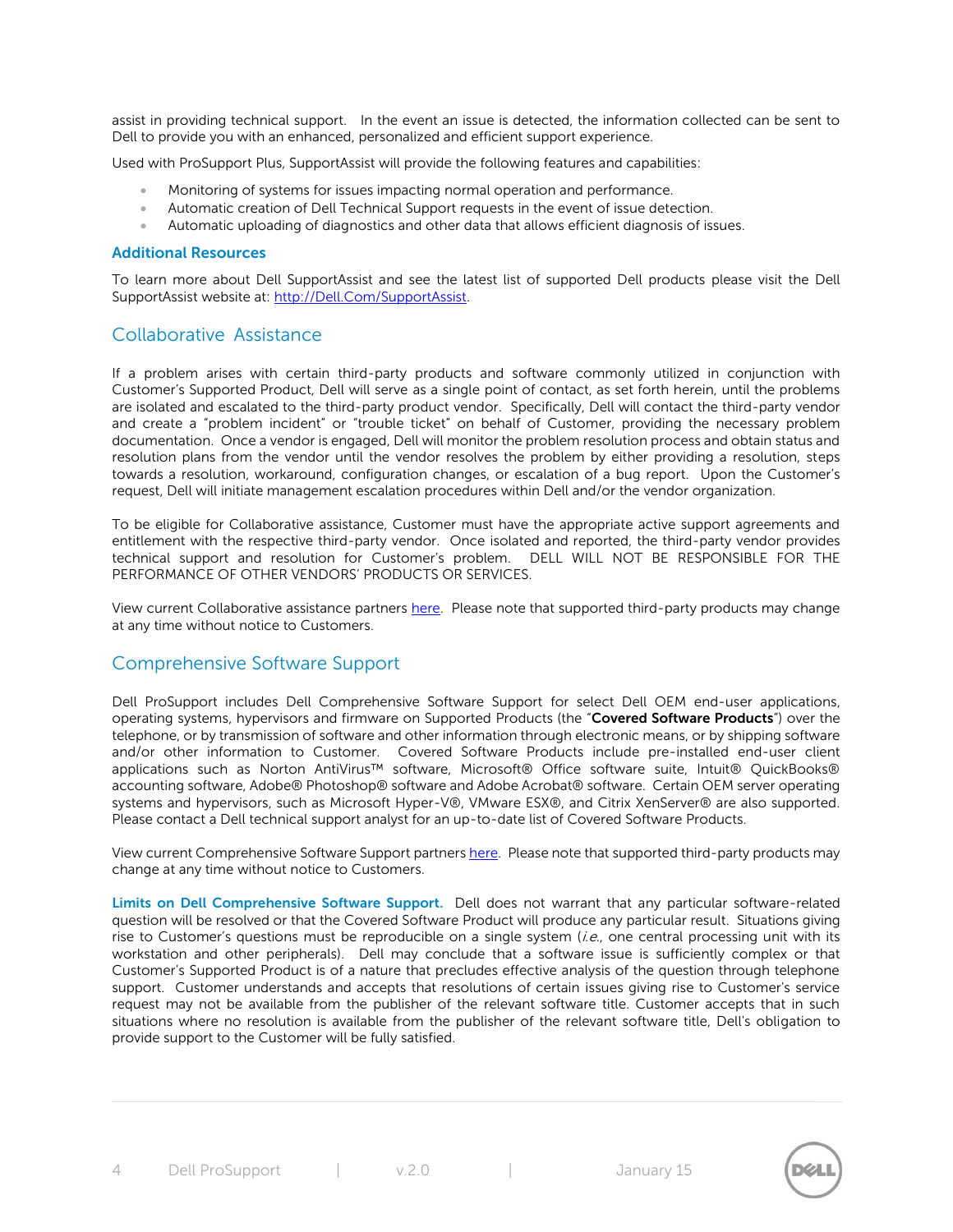# Additional Terms and Conditions for Certain Supported Products

## **Dell Equallogic Software Updates**

Dell ProSupport for select Dell EqualLogic Supported Products, including the Dell EqualLogic PS Series, includes both maintenance software updates and the introduction of new features to firmware and core software such as SAN HQ, Auto Snapshot Manager and the Host Integration Toolkit (for the service period indicated on the invoice).

**Patches and Bug Fixes.** Dell will periodically release patches and bug fixes to the applicable EqualLogic Enterprise Storage Software for purposes of maintaining operating system compatibility and/or database compatibility; and any error corrections, workarounds and/or patches needed to maintain conformance to the Supported Product's documentation.

**New Versions.** New versions or releases of the applicable EqualLogic Enterprise Storage Software are generally made available by Dell at no additional charge to licensees for Enterprise Storage Software that is installed on a Supported Product covered by a Dell limited warranty or an annual service or maintenance contract. New Versions generally consist of releases that contain patches and bug fixes, changes that reflect an expansion or extension of existing features, and changes that include substantial new features, functions, or capabilities.

## **Dell | EMC Core Software Updates**

Dell ProSupport includes the following software updates for core Dell | EMC software such as Navisphere® Manager, Navisphere Manager Express (AX series only), Access Logix™ (CX series only), PowerPath®, and SnapView Express (AX series only) (for the service period indicated on the invoice):

**Patches and Bug Fixes.** Dell will periodically make software patches and minor bug fixes available, which reflect minor changes made by EMC to the applicable Enterprise Storage Software for purposes of maintaining operating system compatibility and/or database compatibility; and any error corrections, workarounds and/or patches needed to maintain conformance to the documentation for the applicable Enterprise Storage Software.

**New Versions.** All new versions or releases of the applicable Enterprise Storage Software are generally made available by EMC at no additional charge to other licensees for Enterprise Storage Software that is covered by an EMC warranty or under an annual maintenance contract between EMC and the licensee. These generally consist of releases that contain patches and bug fixes, changes that reflect an expansion or extension of existing features, and changes that include substantial new features, functions, or capabilities.

**May Require Additional Purchase.** Dell | EMC Core Software Updates may require the purchase of a separate Dell On-site Installation or Proactive Maintenance Service as directed by Dell in order to keep the Supported Product(s) eligible for this Service.

**Renewal**. Customer may be entitled to renew for additional periods and/or purchase additional Dell | EMC Core Software Updates depending on the available options then in effect and in accordance with Dell's then-current rates, terms and conditions by submitting a purchase order to Dell. Dell may change its rates, terms, and conditions for providing support at any time.

#### **Dell ProSupport on Networking Products**

Dell ProSupport, which is available on Dell PowerConnect and Dell Force10 products, may also include remote support in the following areas:

- Power on device and management of Internet Protocol (IP) address to enable the user for selfconfiguration
- Configuration Problem Assistance which includes explanation of networking features, answering questions

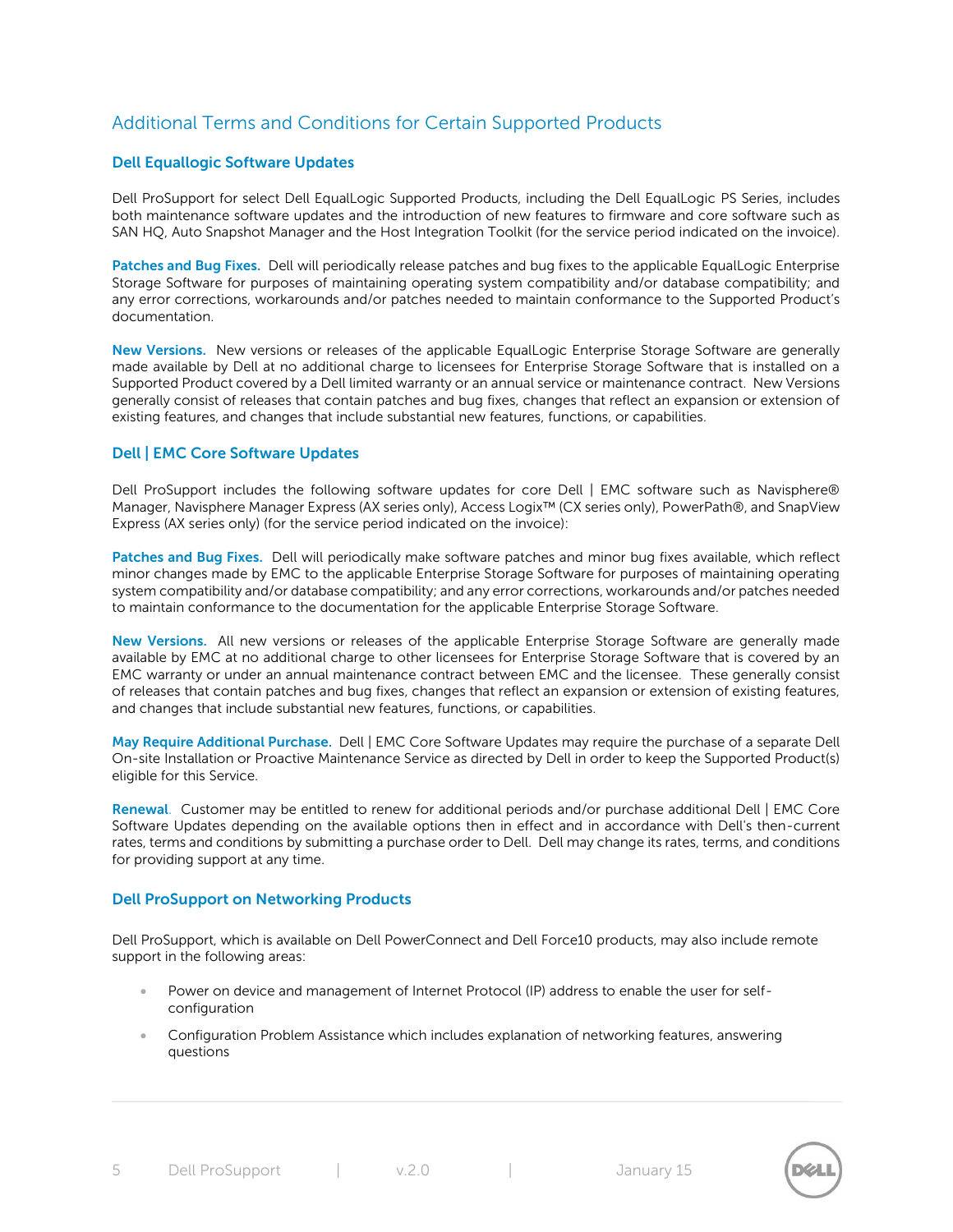- about functionality, troubleshooting configuration issues, and answer syntax questions
- Best Practice Recommendations as defined by Industry and Dell published best practice documentation
- Installation and activation of licenses
- Troubleshoot and diagnose performance degradation based on prior established documented performance, including dropped packets.
- Performance troubleshooting assistance on single switch issues or where the devices is not performing to a Dell published specification
- Best effort interoperability with non-Dell specific devices
- Dell will periodically release patches and bug fixes to the applicable Software for purposes of maintaining operating system compatibility; and any error corrections, workarounds and/or patches needed to maintain conformance to the Supported Product's documentation.
- New versions or releases of the applicable Software are generally made available by Dell at no additional charge to licensees for Software that is installed on a Supported Product covered by a Dell annual support or maintenance contract. New Versions generally consist of releases that contain patches and bug fixes, changes that reflect an expansion or extension of existing features, and changes that include substantial new features, functions or capabilities.

# Additional Terms and Conditions Applicable to End Users who Purchase their Supported Product from an OEM

An "OEM" is a reseller who sells the Supported Products in a capacity as an original equipment manufacturer that is purchasing Dell Products and Services from the Dell OEM Solutions (or its successor) business group for an OEM project. An OEM typically embeds or bundles such Dell Products in or with OEM Customer's proprietary hardware, software or other intellectual property, resulting in a specialized system or solution with industry or task-specific functionality (such system or solution an "OEM Solution") and resells such OEM Solution under OEM's own brand. With respect to OEMs, the term "Supported Products" includes Dell Supported Products that are provided without Dell branding (i.e. unbranded OEM-ready system), and "End-User" means you, or any entity purchasing an OEM Solution for its own end-use and not for reselling, distributing or sub-licensing to others. It is OEM's responsibility to provide first level troubleshooting to the End User. An appropriate best-effort initial diagnosis should be performed by OEM before the call goes to Dell. This responsibility stays with OEM even when it's End-User engages Dell to request service, and if an End User contacts Dell for service without contacting their OEM, Dell will ask the End User to contact their OEM to receive first level troubleshooting before contacting Dell.

## Excluded Services

- Performance or administrative assistance.
- Activities such as installation, de-installation, relocation, preventative maintenance, training assistance, remote administration, or any activities or services not expressly described in this Service Description.
- Supply items, media replacement, operating supplies, cosmetic accessories or parts such as batteries, frames, and cover or support thereon.
- Direct third party product support or collaborative assistance of versions not currently supported by the manufacturer, vendor, or partner.
- Support to the hardware or/and software pre-installed or post-installed by OEM, unless it is covered by a separate service contract purchased from Dell.
- Support for equipment damaged by act of nature (such as, but not limited to, lightening, flooding, tornado, earthquakes, and hurricanes), misuse, accident, abuse of Supported Product or components (such as, but not limited to, use of incorrect line voltages, use of incorrect fuses, use of incompatible devices or

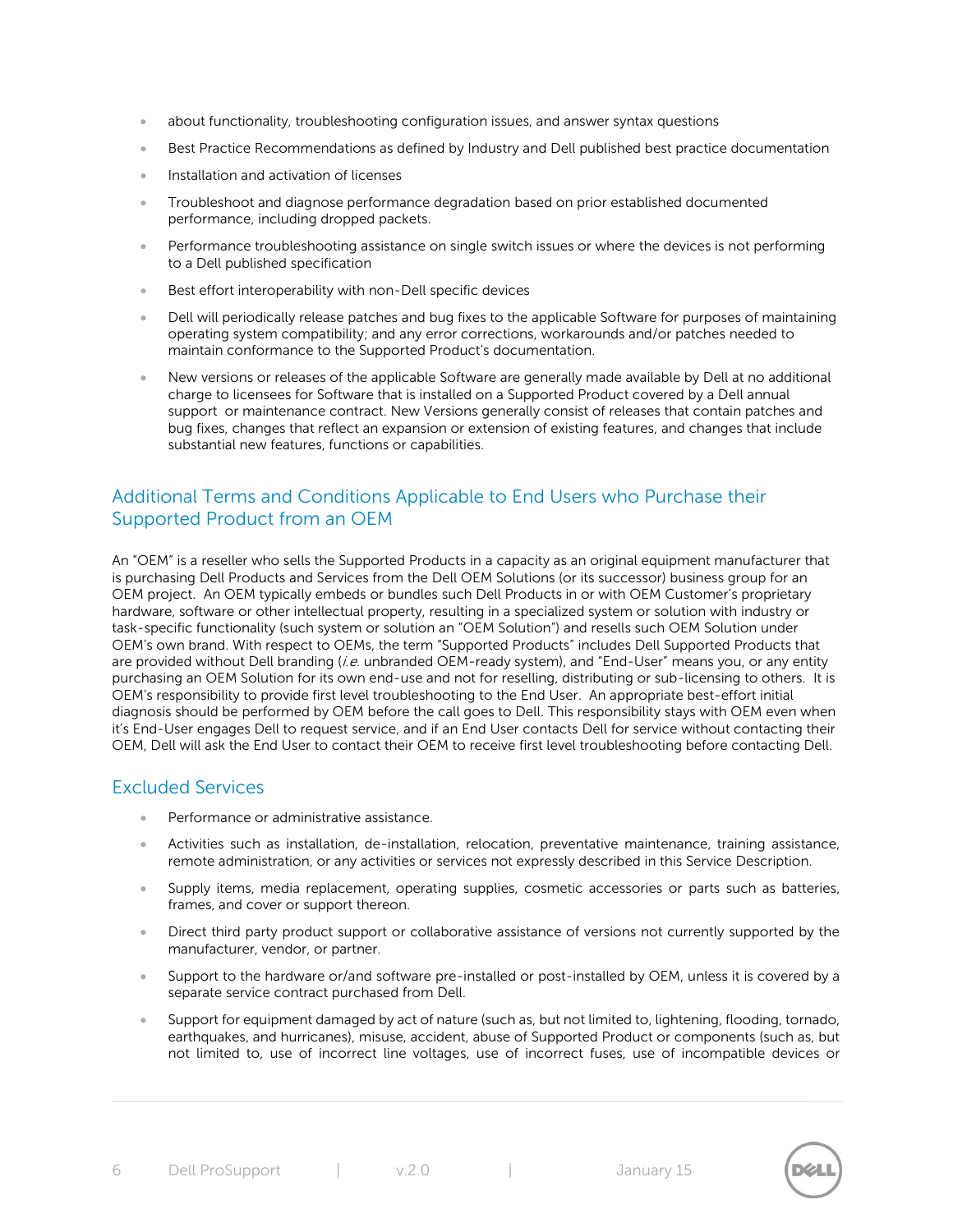accessories, improper or insufficient ventilation, or failure to follow operating instructions), modification, unsuitable physical or operating environment, improper maintenance by Customer (or Customer's agent), moving the Supported Product in a manner inconsistent with its design, removal or alteration of equipment or parts identification labels, or failure caused by a product for which Dell is not responsible.

- Spyware/virus removal.
- Data backup services.
- Advanced wireless, networking or remote installation, set-up, optimization and configuration of applications beyond those described in this Service Description.
- Scripting, programming, database design/implementation, web development or recompiled kernels.
- Repair of damage or defects in supported Products which are purely cosmetic and do not affect device functionality.
- Repairs necessitated by software problems, or as a result of alteration, adjustment, or repair by anyone other than Dell, Dell's Authorized Reseller or Service Provider or by customers utilizing Customer Self Replaceable (CSR) parts.

# General Customer Responsibilities

**Authority to Grant Access.** Customer represents and warrants that it has obtained permission for both Customer and Dell to access and use the Supported Products, the data located thereon and all hardware and software components included therein, for the purpose of providing these Services. If Customer does not already have that permission, it is Customer's responsibility to obtain it, at Customer's expense, before Customer asks Dell to perform these Services.

**Cooperate with Phone Analyst and On-site Technician.** Customer will cooperate with and follow the instructions given by any Dell phone analyst or on-site technicians. Experience shows that most system problems and errors can be corrected over the phone as a result of close cooperation between the user and the analyst or technician.

**On-site Obligations.** Where Services require on-site performance, Customer will provide (at no cost to Dell) free, safe and sufficient access to Customer's facilities and the Supported Products, including ample working space, electricity, and a local telephone line. A monitor or display, a mouse (or pointing device), and a keyboard must also be provided (at no cost to Dell), if the system does not already include these items.

**Maintain Software and Serviced Releases.** Customer will maintain software and Supported Products at Dellspecified minimum release levels or configurations as specified on PowerLink for Dell | EMC Storage or EqualLogic™, or as specified on www.support.dell.com for additional Supported Products. Customer must also ensure installation of remedial replacement parts, patches, software updates or subsequent releases as directed by Dell in order to keep the Supported Products eligible for this Service.

**Data Backup; Removing Confidential Data.** Customer will complete a backup of all existing data, software and programs on all affected systems prior to and during the delivery of this Service. Customer should make regular backup copies of the data stored on all affected systems as a precaution against possible failures, alterations, or loss of data. In addition, Customer is responsible for removing any confidential, proprietary, or personal information and any removable media such as SIM cards, CDs, or PC Cards regardless of whether an on-site technician is also providing assistance. **DELL WILL HAVE NO LIABILITY FOR:**

- **ANY OF YOUR CONFIDENTIAL, PROPRIETARY OR PERSONAL INFORMATION;**
- **LOST OR CORRUPTED DATA, PROGRAMS OR SOFTWARE;**
- **DAMAGED OR LOST REMOVABLE MEDIA;**
- **DATA OR VOICE CHARGES INCURRED AS A RESULT OF FAILING TO REMOVE ALL SIM CARDS OR OTHER REMOVABLE MEDIA INSIDE SUPPORTED PRODUCTS THAT ARE RETURNED TO DELL;**
- **THE LOSS OF USE OF A SYSTEM OR NETWORK;**

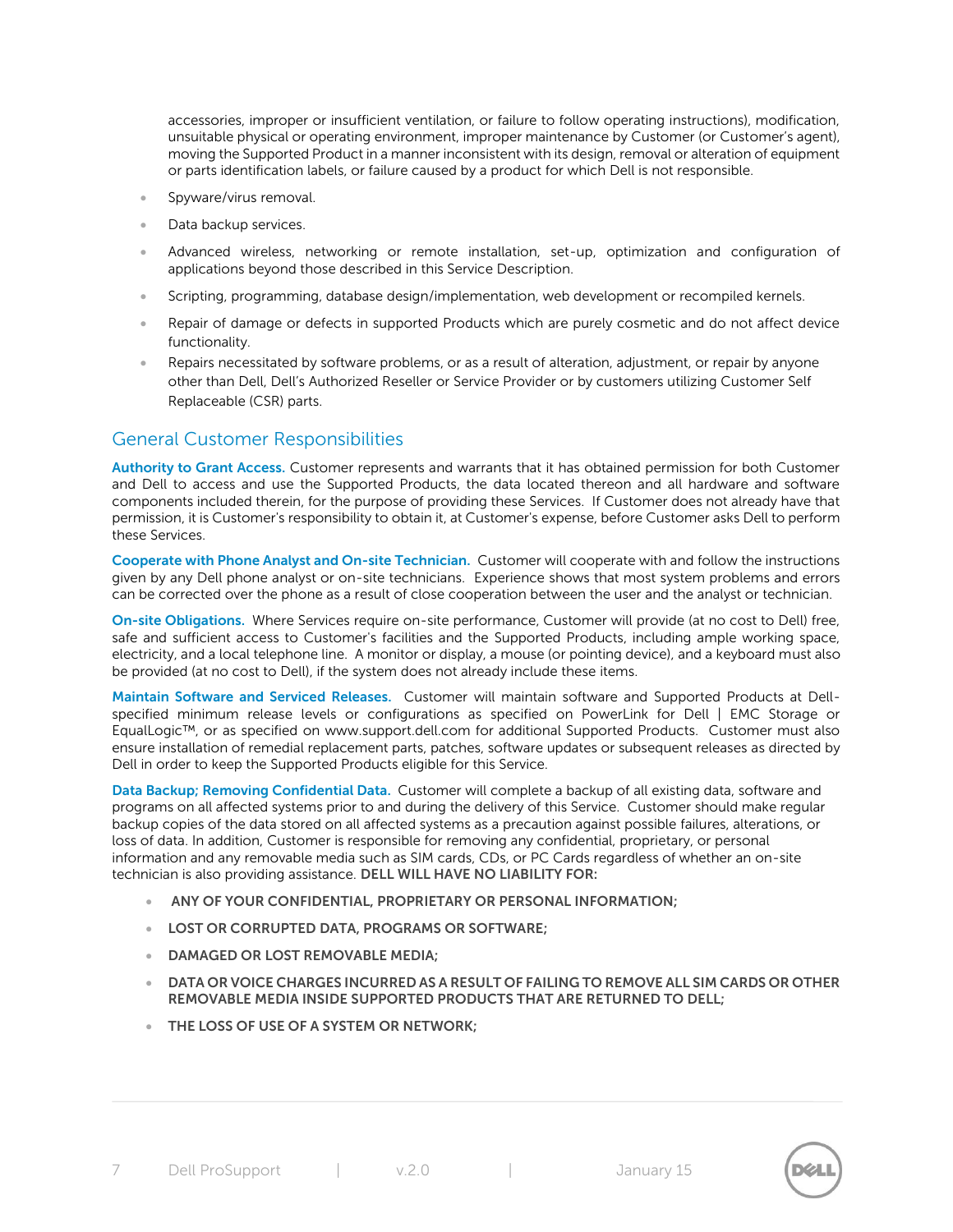**AND/OR FOR ANY ACTS OR OMISSIONS, INCLUDING NEGLIGENCE, BY DELL OR A THIRD-PARTY SERVICE PROVIDER.**

Dell will not be responsible for the restoration or reinstallation of any programs or data. When returning a Supported Product or part thereof, Customer will only include the Supported Product or part which has been requested by the phone technician.

**Third Party Warranties.** These Services may require Dell to access hardware or software that is not manufactured by Dell. Some manufacturers' warranties may become void if Dell or anyone else other than the manufacturer works on the hardware or software. Customer will ensure that Dell's performance of Services will not affect such warranties or, if it does, that the effect will be acceptable to Customer. Dell does not take responsibility for third party warranties or for any effect that the Services may have on those warranties.

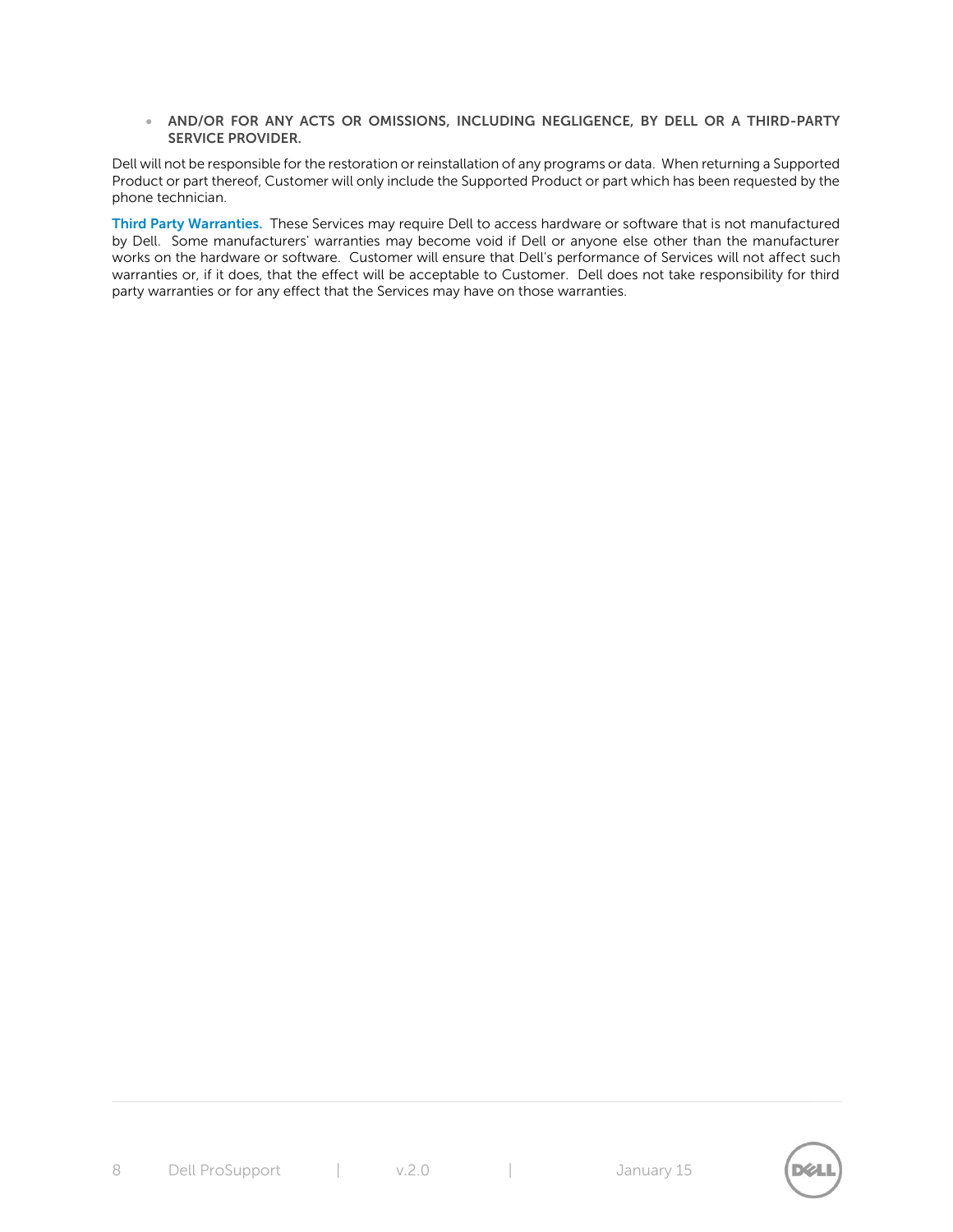# Dell Services Terms & Conditions

This Service Description is entered between you, the customer ("you" or "Customer"), and the Dell entity identified on your invoice for the purchase of this Service. This Service is provided subject to and governed by Customer's separate signed master services agreement with Dell that explicitly authorizes the sale of this Service. In the absence of such agreement, depending on Customer's location, this Service is provided subject to and governed by either Dell's Commercial Terms of Sale or the agreement referenced in the table below (as applicable, the "Agreement"). Please see the table below which lists the URL applicable to your Customer location where your Agreement can be located. The parties acknowledge having read and agree to be bound by such online terms.

|                                               | Terms & Conditions Applicable to Your Purchase of Dell Services                                                                                                                                                                                                                                                                             |                                                                                                                                                                                                                                                                                                                                                                                                                                                                                                                                                                                                                                                                                                                                                                                                                                                                                                                                                                                                                                                                                    |
|-----------------------------------------------|---------------------------------------------------------------------------------------------------------------------------------------------------------------------------------------------------------------------------------------------------------------------------------------------------------------------------------------------|------------------------------------------------------------------------------------------------------------------------------------------------------------------------------------------------------------------------------------------------------------------------------------------------------------------------------------------------------------------------------------------------------------------------------------------------------------------------------------------------------------------------------------------------------------------------------------------------------------------------------------------------------------------------------------------------------------------------------------------------------------------------------------------------------------------------------------------------------------------------------------------------------------------------------------------------------------------------------------------------------------------------------------------------------------------------------------|
| Customer<br>Location                          | <b>Customers Purchasing</b><br><b>Dell Services Directly From Dell</b>                                                                                                                                                                                                                                                                      | <b>Customers Purchasing Dell Services</b><br>Through an Authorized Dell Reseller                                                                                                                                                                                                                                                                                                                                                                                                                                                                                                                                                                                                                                                                                                                                                                                                                                                                                                                                                                                                   |
| <b>United States</b>                          | www.dell.com/CTS                                                                                                                                                                                                                                                                                                                            | www.dell.com/CTS                                                                                                                                                                                                                                                                                                                                                                                                                                                                                                                                                                                                                                                                                                                                                                                                                                                                                                                                                                                                                                                                   |
| Canada                                        | www.dell.ca/terms (English)<br>www.dell.ca/conditions (French-Canadian)                                                                                                                                                                                                                                                                     | www.dell.ca/terms (English)<br>www.dell.ca/conditions (French-Canadian)                                                                                                                                                                                                                                                                                                                                                                                                                                                                                                                                                                                                                                                                                                                                                                                                                                                                                                                                                                                                            |
| Latin<br>America &<br>Caribbean<br>Countries  | Local<br>www.dell.com<br>country-specific<br>website<br>or<br>www.dell.com/servicedescriptions/global.*                                                                                                                                                                                                                                     | www.dell.com<br>Local<br>country-specific<br>website<br><b>or</b><br>www.dell.com/servicedescriptions/global.*                                                                                                                                                                                                                                                                                                                                                                                                                                                                                                                                                                                                                                                                                                                                                                                                                                                                                                                                                                     |
| Asia-Pacific-<br>Japan                        | www.dell.com<br>Local<br>country-specific<br>website<br>or<br>www.dell.com/servicedescriptions/global.*                                                                                                                                                                                                                                     | Service Descriptions and other Dell service documents which you may receive<br>from your seller shall not constitute an agreement between you and Dell but<br>shall serve only to describe the content of Service you are purchasing from your<br>seller, your obligations as a recipient of the Service and the boundaries and<br>limitations of such Service. As a consequence hereof any reference to<br>"Customer" in this Service Description and in any other Dell service document<br>shall in this context be understood as a reference to you whereas any reference<br>to Dell shall only be understood as a reference to Dell as a service provider<br>providing the Service on behalf of your seller. You will not have a direct<br>contractual relationship with Dell with regards to the Service described herein.<br>For the avoidance of doubt any payment terms or other contractual terms which<br>are by their nature solely relevant between a buyer and a seller directly shall not<br>be applicable to you and will be as agreed between you and your seller. |
| Europe,<br>Middle East.<br>& Africa<br>(EMEA) | Local www.dell.com country-specific<br>website or<br>www.dell.com/servicedescriptions/global.*<br>In addition, customers located in France,<br>Germany and the UK can select the<br>applicable URL below:<br>France:<br>www.dell.fr/ConditionsGeneralesdeVente<br>Germany:<br>www.dell.de/Geschaeftsbedingungen<br>UK: www.dell.co.uk/terms | Service Descriptions and other Dell service documents which you may receive<br>from your seller shall not constitute an agreement between you and Dell but<br>shall serve only to describe the content of Service you are purchasing from your<br>seller, your obligations as a recipient of the Service and the boundaries and<br>limitations of such Service. As a consequence hereof any reference to<br>"Customer" in this Service Description and in any other Dell service document<br>shall in this context be understood as a reference to you whereas any reference<br>to Dell shall only be understood as a reference to Dell as a service provider<br>providing the Service on behalf of your seller. You will not have a direct<br>contractual relationship with Dell with regards to the Service described herein.<br>For the avoidance of doubt any payment terms or other contractual terms which<br>are by their nature solely relevant between a buyer and a seller directly shall not<br>be applicable to you and will be as agreed between you and your seller. |

\* Customers may access their local [www.dell.com](http://www.dell.com/) website by simply accessing [www.dell.com](http://www.dell.com/) from a computer connected to the Internet within their locality or by choosing among the options at Dell's "Choose a Region/Country" website available at [http://www.dell.com/content/public/choosecountry.aspx?c=us&l=en&s=gen.](http://www.dell.com/content/public/choosecountry.aspx?c=us&l=en&s=gen)

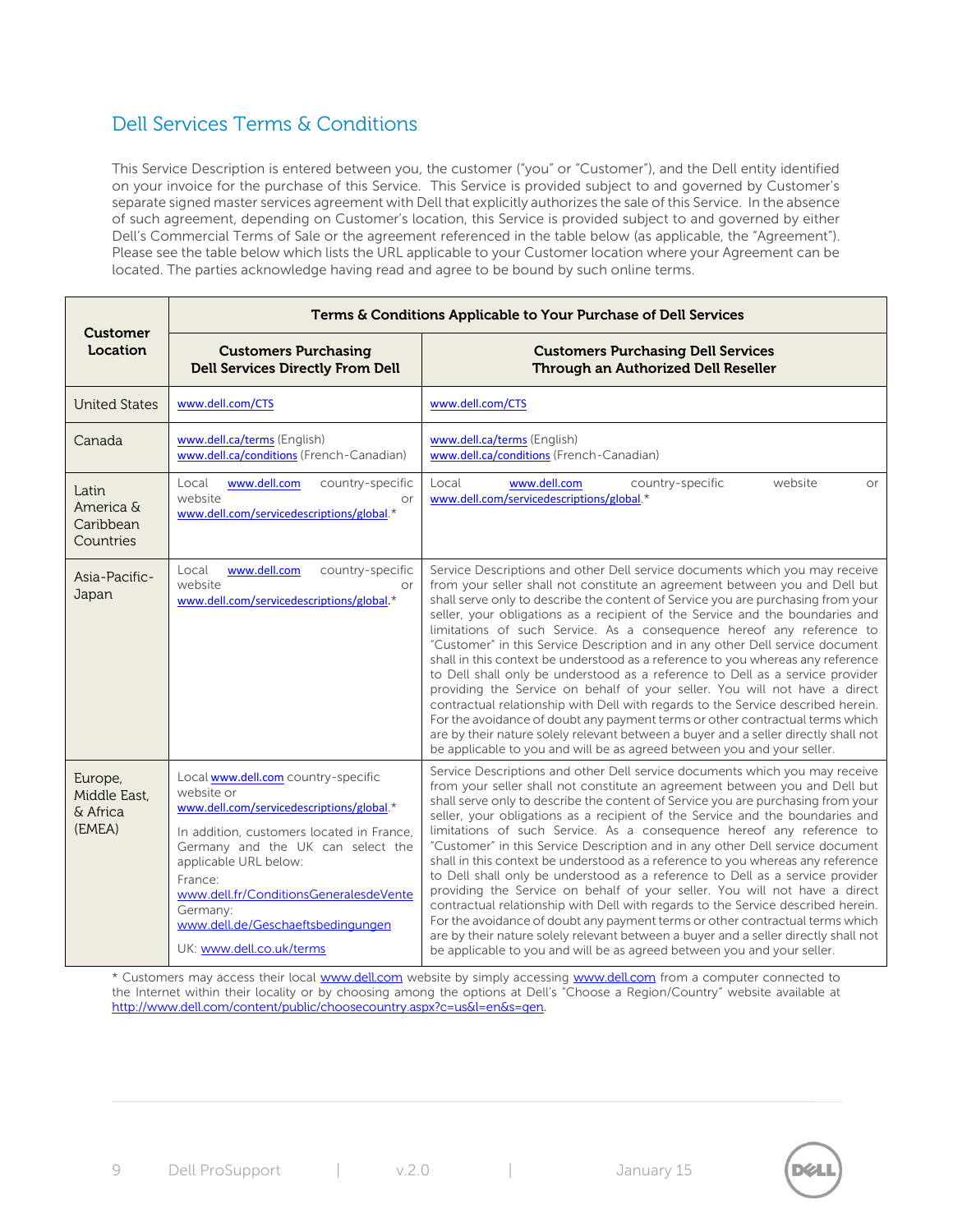Customer further agrees that by renewing, modifying, extending or continuing to utilize the Service beyond the initial term, the Service will be subject to the then-current Service Description available for review at [www.dell.com/servicedescriptions/global.](http://www.dell.com/servicedescriptions/global)

To the extent that any terms of this Service Description conflict with any terms of the Agreement, the terms of this Service Description will prevail, but only to the extent of the specific conflict, and will not be read or deemed to replace any other terms in the Agreement which are not specifically contradicted by this Service Description.

By placing your order for the Services, receiving delivery of the Services, utilizing the Services or associated software or by clicking/checking the "I Agree" button or box or similar on the Dell.com website in connection with your purchase or within a Dell software or Internet interface, you agree to be bound by this Service Description and the agreements incorporated by reference herein. If you are entering this Service Description on behalf of a company or other legal entity, you represent that you have authority to bind such entity to this Service Description, in which case "you" or "Customer" shall refer to such entity. In addition to receiving this Service Description, Customers in certain countries may also be required to execute a signed Order Form.

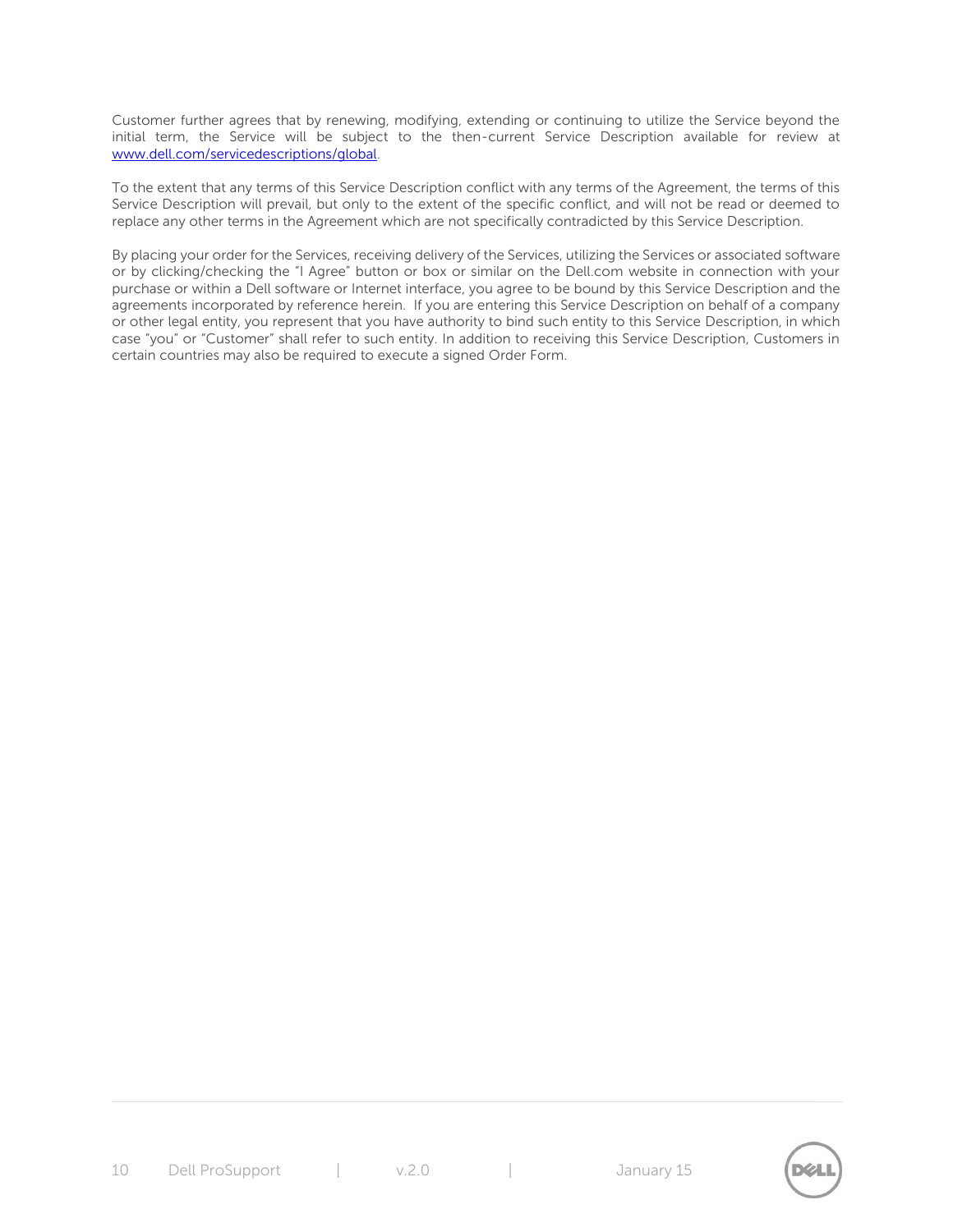# Additional Terms & Conditions Applicable to Support & Warranty-Related Services

## 1. Supported Products

This Service is available on supported products which includes select Dell OptiPlex™, Latitude™, Venue™, Inspiron™, Precision™, Vostro™, PowerEdge™, PowerEdge SC™, PowerVault™, PowerConnect™, Dell EqualLogic™, Dell | EMC Storage Systems™, and Dell printers, monitors and smartphones which are purchased in a standard configuration ("**Supported Products**"). Supported Products are added regularly, so please contact your sales representative for the most up-to-date list of Services that are available on your Dell or non-Dell products. Each Supported Product is tagged with a serial number (the "**Service Tag**"). A separate service agreement must be purchased by Customer for each Supported Product. For example, a printer purchased with a laptop system is not covered by the laptop system's service contract; the printer and the laptop will each need their own service contract. Please refer to the Service Tag on your Supported Product when contacting Dell for this Service.

#### 2. Support Services

**A. Limited Hardware Warranty; Hardware Coverage Limitations.** Support-related services may include technical support options (telephone, Internet, etc.) and service parts and related labor services to repair or replace defect(s) in workmanship pursuant to and occurring within the limited warranty period applicable to Customer's Supported Product(s) (a "**Qualified Incident**"). Dell's Limited Hardware Warranty for US. And Canadian customers is available for review at [http://www.Dell.com/Warranty](http://www.dell.com/Warranty) or posted outside of the United States at your regional Dell.com website.\*

Hardware coverage limitations may apply and service offerings may be available to extend these hardware limitations for an additional fee. Please see [www.Dell.com/Warranty](file:///C:/Users/Mark_Bell/Desktop/www.Dell.com/Warranty) or your regional Dell.com website for warranty information or contact a Dell technical support analyst for more details.

- **B. Whole Unit Replacement; Failure to Return.** If Dell determines that a component of the defective Supported Product is one that is easily disconnected and reconnected (such as a keyboard or monitor), or if the analyst determines that the Supported Product is one that should be replaced as a whole unit, Dell reserves the right to send Customer a whole replacement unit. If Dell delivers a replacement unit to Customer, Customer must relinquish the defective system or component thereof to Dell, unless Customer has purchased "Keep Your Hard Drive" for the affected system, in which case Customer may retain the respective hard drive(s). If Customer does not relinquish the defective system or component to Dell as required above, or if the defective unit is not returned within ten (10) days in accordance with written instructions provided with the replacement unit (in the event the replacement unit was not delivered in person by a Dell technician), Customer agrees to pay Dell for the replacement unit upon receipt of invoice. If Customer fails to pay such invoice within ten (10) days after receipt, in addition to any other legal rights and remedies available to Dell, Dell may terminate this Service Description upon notice.
- **C. Parts Stocked; Mission Critical Parts.** Dell currently stocks parts in various locations throughout the world. Selected parts may not be stocked in the location closest to Customer's site. If a part that is needed to repair the Supported Product is not available from a Dell facility near Customer's location and must be transferred from another facility, it will be shipped using overnight delivery. 2-Hour and 4-Hour parts locations stock mission critical parts of Supported Products, as determined by Dell. A mission critical part is one which upon failure may prevent the Supported Product from performing its basic functions. Parts deemed non-critical include, but are not limited to: software, floppy drives, media drives, modems, speakers, sound cards, zip drives, monitors, keyboards, and mice. In order to receive 2-Hour or 4-Hour parts, Customer must have purchased a corresponding service contract that supports mission critical parts delivery and the Supported Product must be located within the supported coverage area, as determined by Dell.
- **D. Service Parts Ownership.** All Dell service parts removed from the Supported Product and returned to Dell become the property of Dell. Customer must pay Dell at the then-current retail price for any service part removed from the Supported Product which are retained by Customer (except for hard drives from Supported Products covered by "Keep Your Hard Drive" service) if Customer has received replacement parts from Dell. Dell uses and Customer expressly authorizes the use of new and reconditioned parts made by various manufacturers in performing warranty repairs.

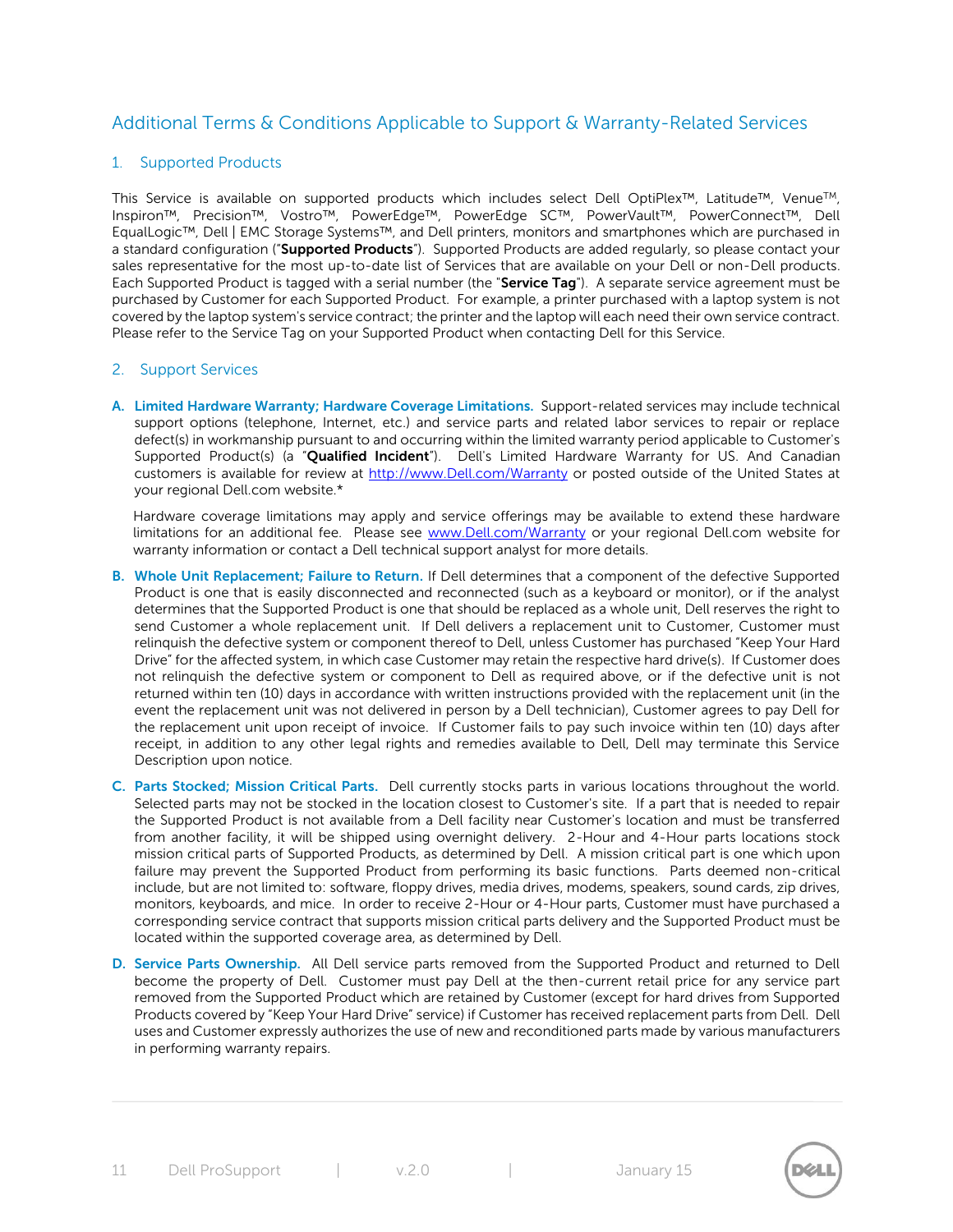## 3. Term of Service.

This Service Description commences on the date listed on your Order Form and continues through the term ("**Term**") indicated on the Order Form. As applicable, the number of systems, licenses, installations, deployments, managed end points or end-users for which Customer has purchased any one or more Services, the rate or price, and the applicable Term for each Service is indicated on Customer's Order Form. Unless otherwise agreed in writing between Dell and Customer, purchases of Services under this Service Description must be solely for Customer's own internal use and not for resale or service bureau purposes.

#### 4**.** Important Additional Information

- **A. Rescheduling.** Once this Service has been scheduled, any changes to the schedule must occur at least 8 calendar days prior to the scheduled date. If Customer reschedules this service within 7 days or less prior to the scheduled date, there will be a rescheduling fee not to exceed 25% of the price for the Services. Any rescheduling of the Service will be confirmed by Customer at least 8 days prior to commencement of the Service.
- **B. Commercially Reasonable Limits to Scope of Service.** Dell may refuse to provide Service if, in its opinion, providing the Service creates an unreasonable risk to Dell or Dell's Service providers or if any requested service is beyond the scope of Service. Dell is not liable for any failure or delay in performance due to any cause beyond its control, including Customer's failure to comply with its obligations under this Service Description. Service extends only to uses for which the Supported Product was designed.
- **C. Optional Services.** Optional services (including point-of–need support, installation, consulting, managed, professional, support or training services) may be available for purchase from Dell and will vary by Customer location. Optional services may require a separate agreement with Dell. In the absence of such agreement, optional services are provided pursuant to this Service Description.
- **D. Assignment.** Dell may assign this Service and/or Service Description to qualified third party service providers.
- **E. Cancellation.** Dell may cancel this Service at any time during the Term for any of the following reasons:
	- Customer fails to pay the total price for this Service in accordance with the invoice terms;
	- Customer is abusive, threatening, or refuses to cooperate with the assisting analyst or on-site technician; or
	- Customer fails to abide by all of the terms and conditions set forth in this Service Description.

If Dell cancels this Service, Dell will send Customer written notice of cancellation at the address indicated on Customer's invoice. The notice will include the reason for cancellation and the effective date of cancellation, which will be not less than ten (10) days from the date Dell sends notice of cancellation to Customer, unless local law requires other cancellation provisions that may not by varied by agreement. If Dell cancels this Service pursuant to this paragraph, Customer shall not be entitled to any refund of fees paid or due to Dell.

**F. Geographic Limitations and Relocation.** This Service will be delivered to the site(s) indicated on the Customer's invoice. This Service is not available at all locations. Service options, including service levels, technical support hours, and on-site response times will vary by geography and certain options may not be available for purchase in Customer's location, so please contact your sales representative for these details. Dell's obligation to supply the Services to relocated Supported Products is subject to various factors, including without limitations, local Service availability, additional fees, and inspection and recertification of the relocated Supported Products at Dell's then-current time and materials consulting rates. For EMEA customers, unless stated otherwise in this Service Description or the Agreement, on-site service is available up to a distance of 150 kilometers from nearest Dell Logistics location (PUDO or Pick-Up/Drop-off location). Please contact your sales representative for more information about availability of on-site service in EMEA.

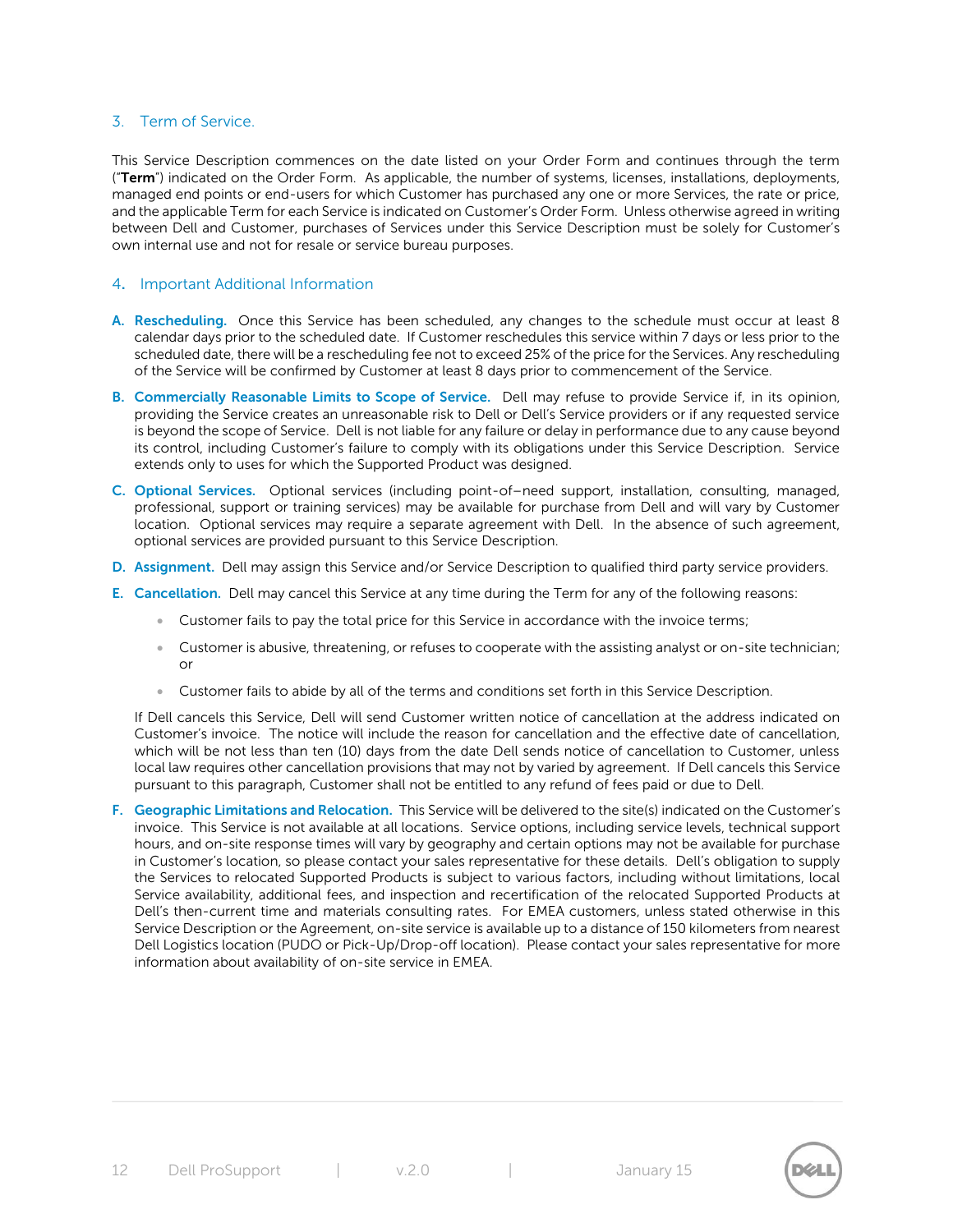**G. Transfer of Service.** Subject to the limitations set forth in this Service Description, Customer may transfer this Service to a third party who purchases Customer's entire Supported Product before the expiration of the thencurrent Term, provided Customer is the original purchaser of the Supported Product and this Service or Customer purchased the Supported Product and this Service from its original owner (or a previous transferee) and complied with all the transfer procedures available at www.support.dell.com. A transfer fee may apply. Please note that if Customer or Customer's transferee moves the Supported Product to a geographic location in which this Service is not available (or is not available at the same price), Customer or Customer's transferee may not have coverage or may incur an additional charge to maintain the same categories of support coverage at the new location. If Customer or Customer's transferee chooses not to pay such additional charge, the Service may be automatically changed to categories of support which are available at such price or a lesser price in such new location with no refund available.

© 2014 Dell Inc. All rights reserved. Trademarks and trade names may be used in this document to refer to either the entities claiming the marks and names or their products. Dell's terms and conditions of sale apply and can be located using the chart on the following page. A printed hardcopy of Dell's terms and conditions of sale is also available upon request.

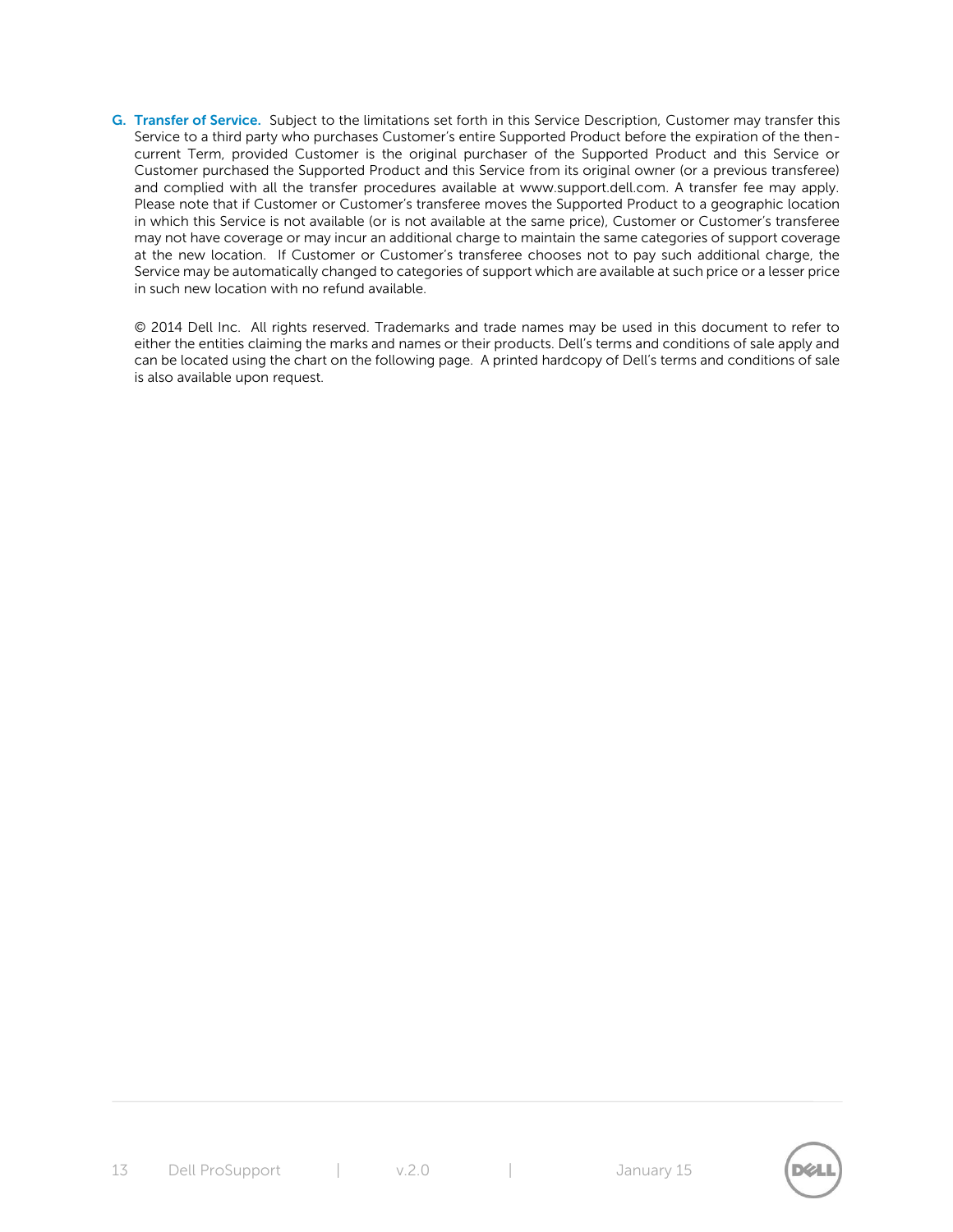# **Exhibit A**

# Severity Levels

Severity levels will be assigned to Qualified Incidents according to the table(s) below. "Severity 1" status is contingent on Customer purchasing optional "Mission Critical" enhanced services with Dell ProSupport.

## **Severity Levels and Dell Response for Products Purchased with Optional "Mission Critical" Service**

| <b>Severity</b> | Condition                                                                                                                                                                                                    | <b>Dell Response</b>                                                                                                                                                                                                                                   | <b>Customer Role</b>                                                                                                                                                                              |
|-----------------|--------------------------------------------------------------------------------------------------------------------------------------------------------------------------------------------------------------|--------------------------------------------------------------------------------------------------------------------------------------------------------------------------------------------------------------------------------------------------------|---------------------------------------------------------------------------------------------------------------------------------------------------------------------------------------------------|
|                 | Complete loss of critical<br>business function, requiring<br>immediate response.                                                                                                                             | Emergency dispatch in parallel with<br>immediate telephone<br>troubleshooting; quick Escalation<br>Manager intervention.                                                                                                                               | Provide twenty-four (24) hours/day by<br>seven (7) days/week appropriate<br>staff/resources in support of issue<br>resolution. Site-based senior<br>management should be informed and<br>engaged. |
|                 | High impact, but imminent<br>workaround or resolution<br>available; twenty-four (24)<br>hours/day by seven (7)<br>days/week Customer<br>resource allocation not<br>available to aid Dell in its<br>response. | Immediate telephone<br>troubleshooting; Escalation<br>Manager intervention if remote<br>diagnosis has not been determined<br>within 90 minutes of contact.<br>Parts/labor dispatch when necessary<br>after telephone troubleshooting and<br>diagnosis. | Provide appropriate staff and<br>resources to sustain continuous<br>communication and work efforts.<br>Site-based senior management<br>informed and engaged.                                      |

## **Severity Levels and Dell Response for Products Purchased WITHOUT "Mission Critical" Service**

| <b>Severity</b> | Condition                                                                                                                                                                                                    | <b>Dell Response</b>                                                                                                                                                                                                                      | <b>Customer Role</b>                                                                                                                                         |
|-----------------|--------------------------------------------------------------------------------------------------------------------------------------------------------------------------------------------------------------|-------------------------------------------------------------------------------------------------------------------------------------------------------------------------------------------------------------------------------------------|--------------------------------------------------------------------------------------------------------------------------------------------------------------|
| 2               | High impact, but imminent<br>workaround or resolution<br>available; twenty-four (24)<br>hours/day by seven (7)<br>days/week Customer<br>resource allocation not<br>available to aid Dell in its<br>response. | Immediate phone troubleshooting;<br>Escalation Manager intervention if<br>remote diagnosis has not been<br>determined within ninety (90) minutes<br>of contact. Parts/labor dispatch after<br>telephone troubleshooting and<br>diagnosis. | Provide appropriate staff and<br>resources to sustain continuous<br>communication and work efforts.<br>Site-based senior management<br>informed and engaged. |
| 3               | Minimal business impact.                                                                                                                                                                                     | Troubleshooting by telephone,<br>parts/labor dispatched telephone<br>troubleshooting and diagnosis.                                                                                                                                       | Provide point-of-contact information<br>for case and respond to Dell requests<br>within twenty-four (24) hours.                                              |

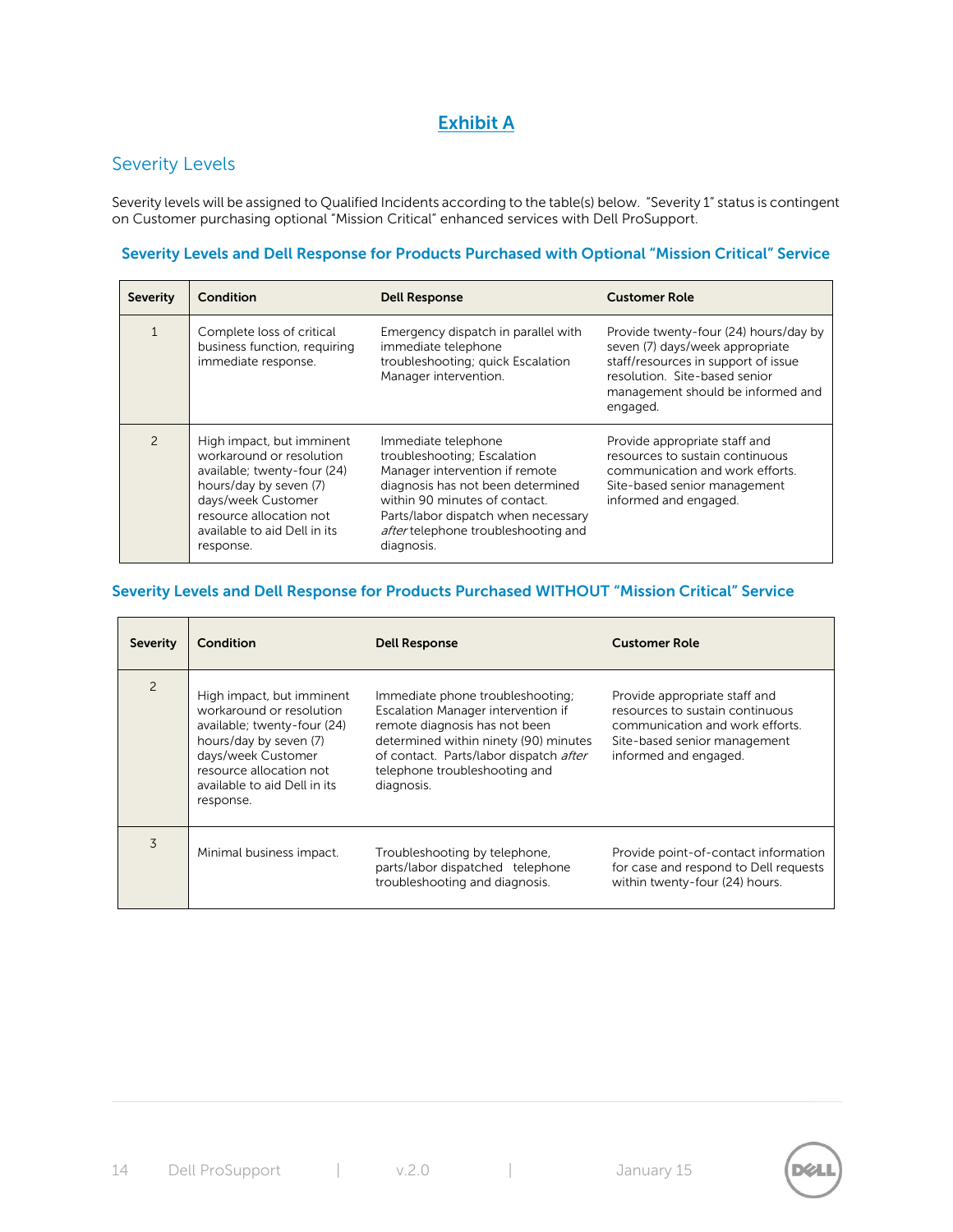# On-site Service Options

On-site response options vary depending on the type of service purchased and whether optional "Mission Critical" enhanced service was purchased with Dell ProSupport. If you purchased ProSupport with an on-site support service response level, your invoice indicates the applicable on-site service response level, which corresponds to the tables below. Provided all applicable terms and conditions set forth in this Service Description have been fulfilled, Dell will dispatch a service technician to the Customer's business location for a Qualified Incident as necessary and pursuant to the Severity level and applicable on-site response table below.

If Customer or Customer's authorized representative is not at the location when the service technician arrives, the service technician cannot service the Supported Product. The technician will leave a card to let Customer know he or she was there or attempt to contact Customer by telephone or email. Customer may be charged an additional charge for a follow-up service call.

#### **Dell ProSupport On-site Response WITH Mission Critical Enhanced Service**

This Service when purchased in conjunction with "Mission Critical" enhanced service provides faster response times. Dell may initiate a critical situation ("**Crit Sit**") process for severity level one (1) issues and issue emergency dispatches when required.<sup>3</sup>

| Type of<br><b>On-site Response</b>                        | On-site Response Time <sup>4</sup>                                                                                                                                                 | <b>Restrictions/Special Terms</b>                                                                                                                                                                                                                                                                                                                                                                                                                                                                                                                                               |
|-----------------------------------------------------------|------------------------------------------------------------------------------------------------------------------------------------------------------------------------------------|---------------------------------------------------------------------------------------------------------------------------------------------------------------------------------------------------------------------------------------------------------------------------------------------------------------------------------------------------------------------------------------------------------------------------------------------------------------------------------------------------------------------------------------------------------------------------------|
| 2-Hour On-site<br>Response with 6-<br>Hour Repair Service | Technician typically arrives<br>on-site within 2 hours after<br>completion of telephone-<br>based troubleshooting and<br>often repairs the hardware<br>within 6 hours of dispatch. | Available 7 days each week, 24 hours each day - including<br>$\bullet$<br>holidays.<br>Available within defined 2 hour response locations.<br>$\bullet$<br>Available on select models of Supported Products.<br>$\bullet$<br>2 Hour parts locations stock mission critical components, as<br>$\bullet$<br>determined by Dell, of Supported Products. Non-mission<br>critical parts may be shipped using overnight delivery.<br>Emergency dispatch in parallel with troubleshooting<br>$\bullet$<br>available for issues assigned a Mission Critical Severity Level<br>1 status. |
| 4-Hour On-site<br>Response                                | Technician typically arrives<br>on-site within 4 hours after<br>completion of telephone-<br>based troubleshooting.                                                                 | Available 7 days each week, 24 hours each day - including<br>$\bullet$<br>holidays.<br>Available within defined 4 hour response locations.<br>$\bullet$<br>Available on select models of Supported Products.<br>٠<br>4 Hour parts locations stock mission critical components, as<br>determined by Dell, of Supported Products. Non-mission<br>critical parts may be shipped using overnight delivery.<br>Emergency dispatch in parallel with troubleshooting<br>available for issues assigned a Mission Critical Severity Level<br>1 status.                                   |

#### **On-site Response Levels Available for Purchase with Mission Critical Enhanced Service**



<sup>3</sup> **Emergency Dispatch for Mission Critical Severity Level 1 issues:** Supported Products with both a Dell ProSupport and Dell ProSupport Mission Critical service contract with two (2) hour or four (4) hour on-site response will have an on-site technician dispatched, if necessary, in parallel with phone-based troubleshooting. Following completion of problem determination, a Dell analyst will determine if the issue requires parts to be dispatched. <sup>4</sup> Not all response times are available in all countries and locations. Contact your sales representative for more information.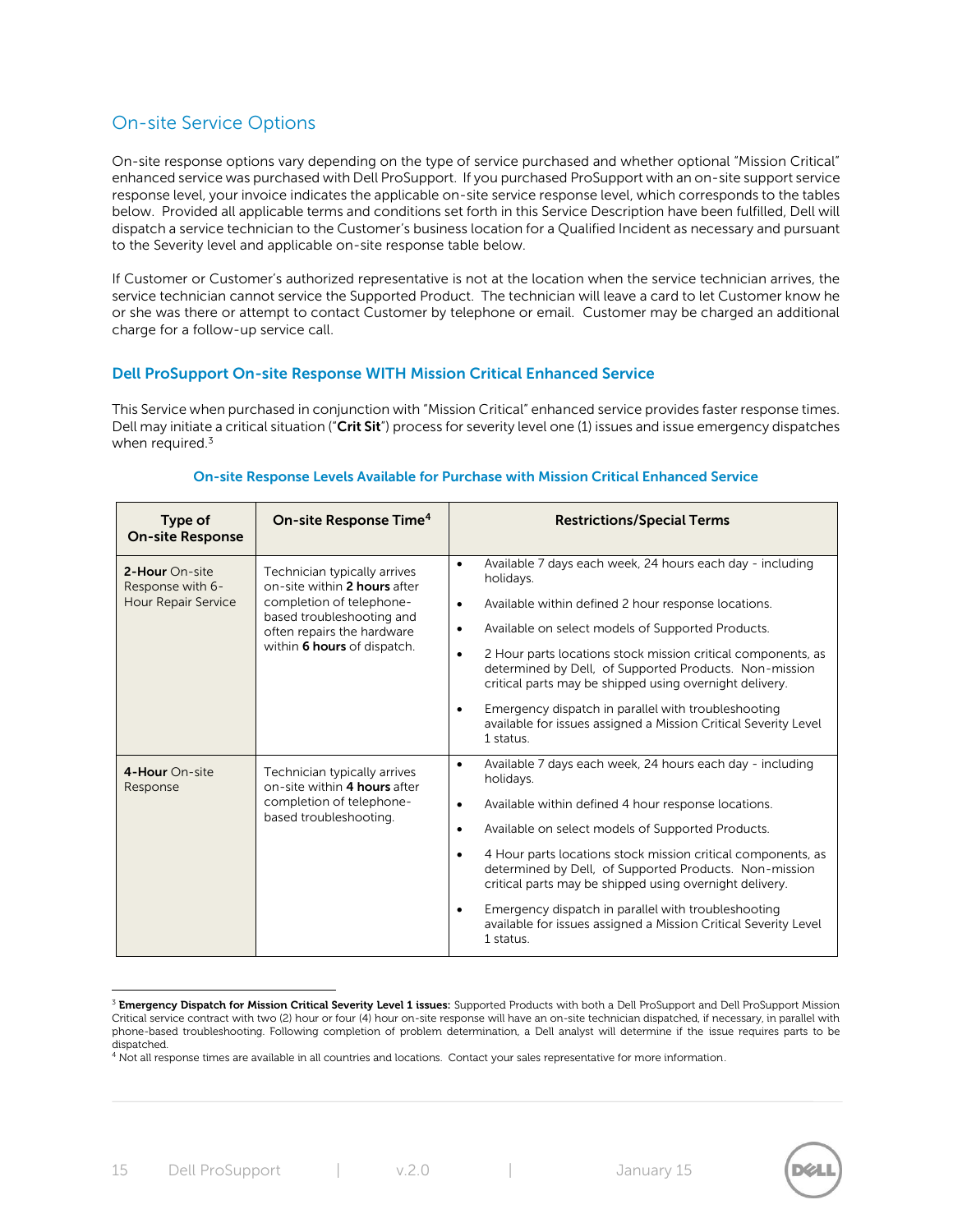| Type of<br><b>On-site Response</b>                                                   | On-site Response Time <sup>4</sup>                                                                                                                                             | <b>Restrictions/Special Terms</b>                                                                                                                                                                                                                                                                                                                                                                                                       |
|--------------------------------------------------------------------------------------|--------------------------------------------------------------------------------------------------------------------------------------------------------------------------------|-----------------------------------------------------------------------------------------------------------------------------------------------------------------------------------------------------------------------------------------------------------------------------------------------------------------------------------------------------------------------------------------------------------------------------------------|
| 8-Hour On-site<br>Response                                                           | Technician typically arrives<br>on-site within 8 hours after<br>completion of phone-based<br>troubleshooting.                                                                  | Available 7 days each week, 24 hours each day - including<br>$\bullet$<br>holidays.<br>Available within defined 8 hour response locations.<br>$\bullet$<br>Available only on select models of Supported Products.<br>Non-mission critical parts may be shipped using overnight<br>delivery.<br>Emergency dispatch in parallel with troubleshooting<br>٠<br>available for issues assigned a Mission Critical Severity Level<br>1 status. |
| <b>Outside Continental</b><br><b>United States</b><br>("OCONUS")<br><b>Customers</b> | Following telephone-based<br>troubleshooting, parts can be<br>dispatched. On-site arrival<br>times will depend on<br><b>OCONUS Customer location</b><br>and part-availability. | Limited to Dell-approved (US only) OCONUS Customers.<br>٠<br>Availability limited to select systems and locations. See<br>$\bullet$<br>http://content.dell.com/us/en/fedgov/fed-solutions-<br>oconus.aspx?~ck=bt for details.<br>Federal Customers should consult OCONUS Service<br>Locations in Customer's applicable separately-signed<br>services agreement with Dell.                                                               |

# **Dell ProSupport On-site Response WITHOUT Mission Critical Enhanced Service**

| Type of<br><b>On-site Response</b>           | On-site Response Time <sup>4</sup>                                                                                                                   | <b>Restrictions/Special Terms</b>                                                                                                                                                                                                                                                                                                                                                                      |
|----------------------------------------------|------------------------------------------------------------------------------------------------------------------------------------------------------|--------------------------------------------------------------------------------------------------------------------------------------------------------------------------------------------------------------------------------------------------------------------------------------------------------------------------------------------------------------------------------------------------------|
| 4-Hour On-site<br>Response                   | Technician typically arrives<br>on-site within 4 hours after<br>completion of telephone-<br>based troubleshooting.                                   | Available 7 days each week, twenty-four (24) hours each day<br>- <i>including</i> holidays.<br>Available only within defined 4 hour response locations.<br>Available only on select models of Supported Products.<br>4 Hour parts locations stock mission critical components, as<br>determined by Dell, of Supported Products. Non-mission<br>critical parts may be shipped using overnight delivery. |
| <b>Next Business Day</b><br>On-site Response | Following telephone-based<br>troubleshooting and<br>diagnosis, a technician can<br>usually be dispatched to arrive<br>on-site the next business day. | Available 5 days each week, 10 hours each day - excluding<br>holidays.<br>Calls need to be received before latest local ship time <sup>5</sup> , you<br>will be advised of this during your call or contact your dell<br>representative for country specific details<br>Available only on select models of Supported Products.                                                                         |

## **Standard On-site Response Levels Available for Purchase**

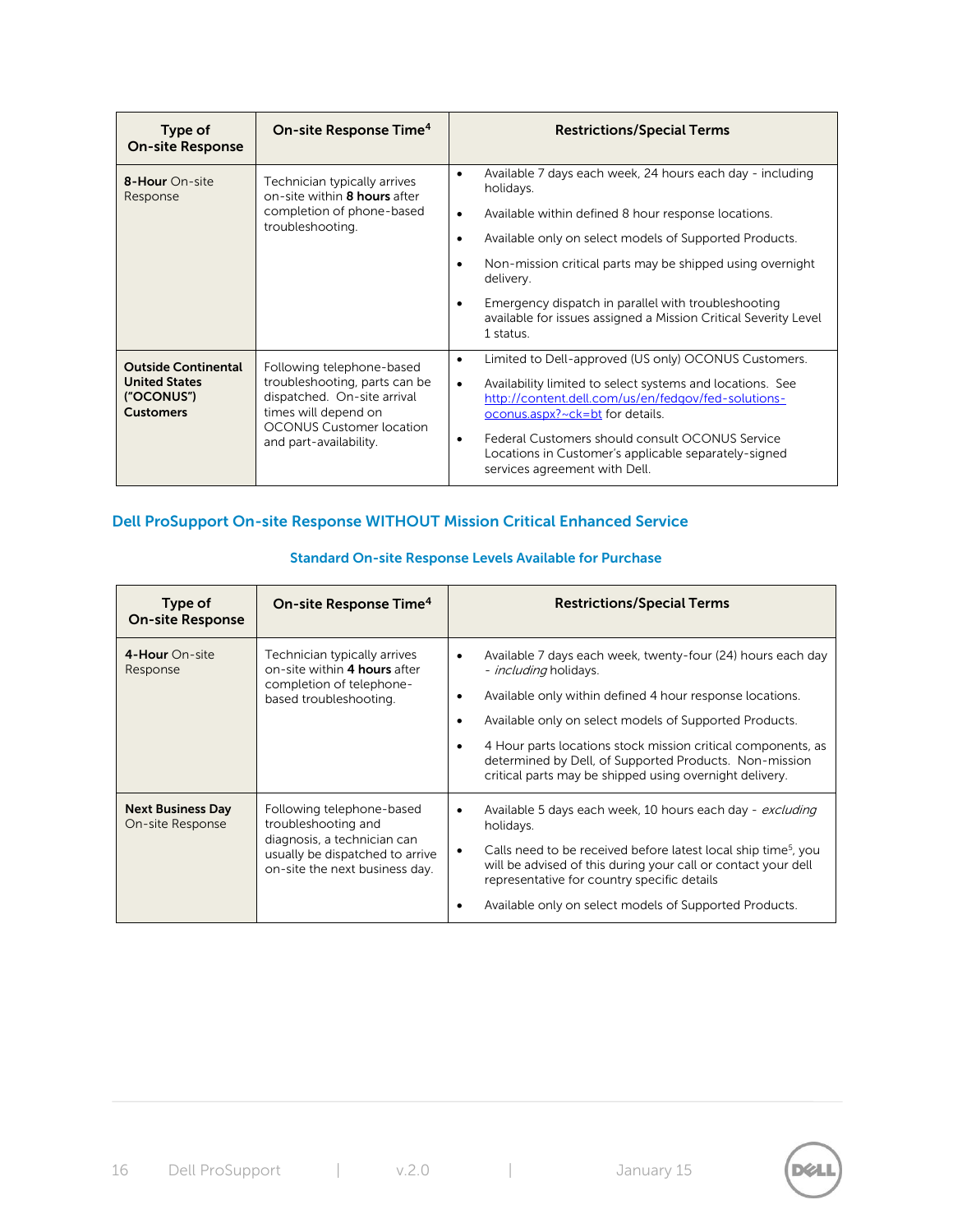| Type of<br><b>On-site Response</b>                                                   | On-site Response Time <sup>4</sup>                                                                                                                                             | <b>Restrictions/Special Terms</b>                                                                                                                                                                                                                                                                                                                                         |
|--------------------------------------------------------------------------------------|--------------------------------------------------------------------------------------------------------------------------------------------------------------------------------|---------------------------------------------------------------------------------------------------------------------------------------------------------------------------------------------------------------------------------------------------------------------------------------------------------------------------------------------------------------------------|
| <b>Outside Continental</b><br><b>United States</b><br>("OCONUS")<br><b>Customers</b> | Following telephone-based<br>troubleshooting, parts can be<br>dispatched. On-site arrival<br>times will depend on<br><b>OCONUS Customer location</b><br>and part-availability. | Limited to Dell-approved (US only) OCONUS Customers.<br>٠<br>Availability limited to select systems and locations. See<br>$\bullet$<br>http://content.dell.com/us/en/fedgov/fed-solutions-<br>oconus.aspx?~ck=bt for details.<br>Federal Customers should consult OCONUS Service<br>Locations in Customer's applicable separately-signed<br>services agreement with Dell. |

## **For All Other On-site Response Service Options:**

Following completion of remote troubleshooting, diagnosis, and problem determination, a Dell analyst will determine if the Qualified Incident requires an on-site service technician and/or parts to be dispatched or if the issue can be resolved remotely.

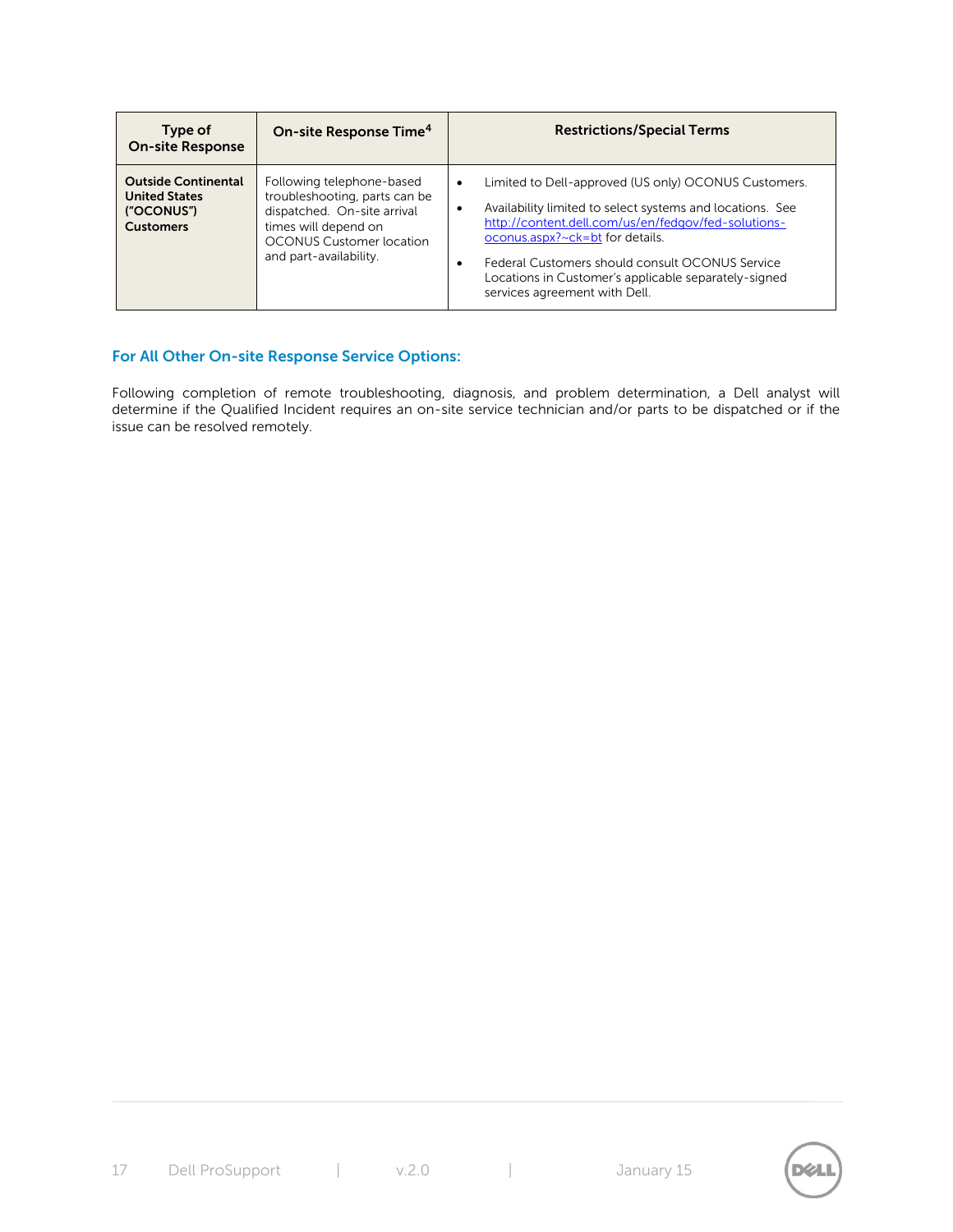# **Exhibit B**

# Non Field Serviceable Units

**Return for Repair Service after Telephone–Based Troubleshooting.** If, after remote diagnosis and troubleshooting, Dell determines that Customer's Supported Product requires Mail-In Service as described in the table below. Customer must immediately package the Supported Product and either mail or schedule carrier pickup on the same day, or the next available day to maintain Customer's entitlement, and any delay by Customer in packaging and returning or arranging for return of the Supported Product will result in delayed response times.

Upon repair or replacement of the Supported Product, Dell will deliver the Supported Product to the carrier for return shipping to Customer. If non-Dell options added to Customer's Supported Product are found to be the cause of the reported problem, a service charge may be applied and repair and return times may be delayed. Dell reserves the right to send Customer a whole replacement for the Supported Product or a replacement for portions of the Supported Product rather than repairing and returning the Supported Product that Customer sent for repair. Customer is obligated to pay at the then-current standard Dell price for any service parts removed from Customer's Supported Product and not properly returned to Dell by Customer. Failure to timely pay for service parts not properly returned to Dell by Customer may result in suspension of Customer's service under this Agreement in accordance with Section 2.D of the Additional Terms and Conditions Applicable to Support & Warranty-Related Services above. In the event that customer's Supported Product is located in an area not currently serviced by a major common carrier or with limited service by one or more major common carriers, Dell's normal repair service will be delayed. Return for Repair Service is not available in all countries and locations. Contact your sales representative for more information.

## **Other Non-Field Serviceable Response Options:**

| <b>Service</b><br>Response<br>Level                   | <b>Additional Options</b><br>(if applicable)                                   | <b>Details</b>                                                                                                                                                                                                                                                                                                                                                                                                                                                                                                                                                                                                                                                                                                                                                                                                                                      |
|-------------------------------------------------------|--------------------------------------------------------------------------------|-----------------------------------------------------------------------------------------------------------------------------------------------------------------------------------------------------------------------------------------------------------------------------------------------------------------------------------------------------------------------------------------------------------------------------------------------------------------------------------------------------------------------------------------------------------------------------------------------------------------------------------------------------------------------------------------------------------------------------------------------------------------------------------------------------------------------------------------------------|
| Return for<br><b>Repair Service</b><br><b>Options</b> | Mail-in Service (MIS)<br>(available in<br>US/CA/Brazil/Australia/HongKong)     | Mail-in Service is initiated by calling Dell technical support as outlined above.<br>During diagnosis, the Dell Technician will determine if the issue requires that<br>the Supported Product be sent to a Dell-designated repair center to support a<br>Qualified Incident. Typical cycle time, including shipping to and from the repair<br>center, is 10 business days from the date Customer ships the Support Product<br>to Dell.                                                                                                                                                                                                                                                                                                                                                                                                              |
|                                                       | Carry-In Service (CIS)<br>(available in Latin<br>America/China/India/Malaysia) | Carry-In Service is a "drop-off" service initiated by calling Dell technical support<br>as outlined above. During the telephone-based troubleshooting process, the<br>Dell Technician will diagnose whether a hardware fault is the issue: If so, then<br>the Customer will be asked to deliver the Supported Product to a Dell-<br>designated repair center or shipping location (at the Customer's cost).<br>Standard service hours are local business hours, available 5 days per week,<br>excluding local national holidays. Repairs of Qualified Incidents will be<br>performed in accordance with the response time identified on Customer's<br>Order Form. Once the Supported Product has been repaired, Dell will contact<br>Customer to make arrangements to retrieve it. Repair service level<br>agreements may vary by country and city. |



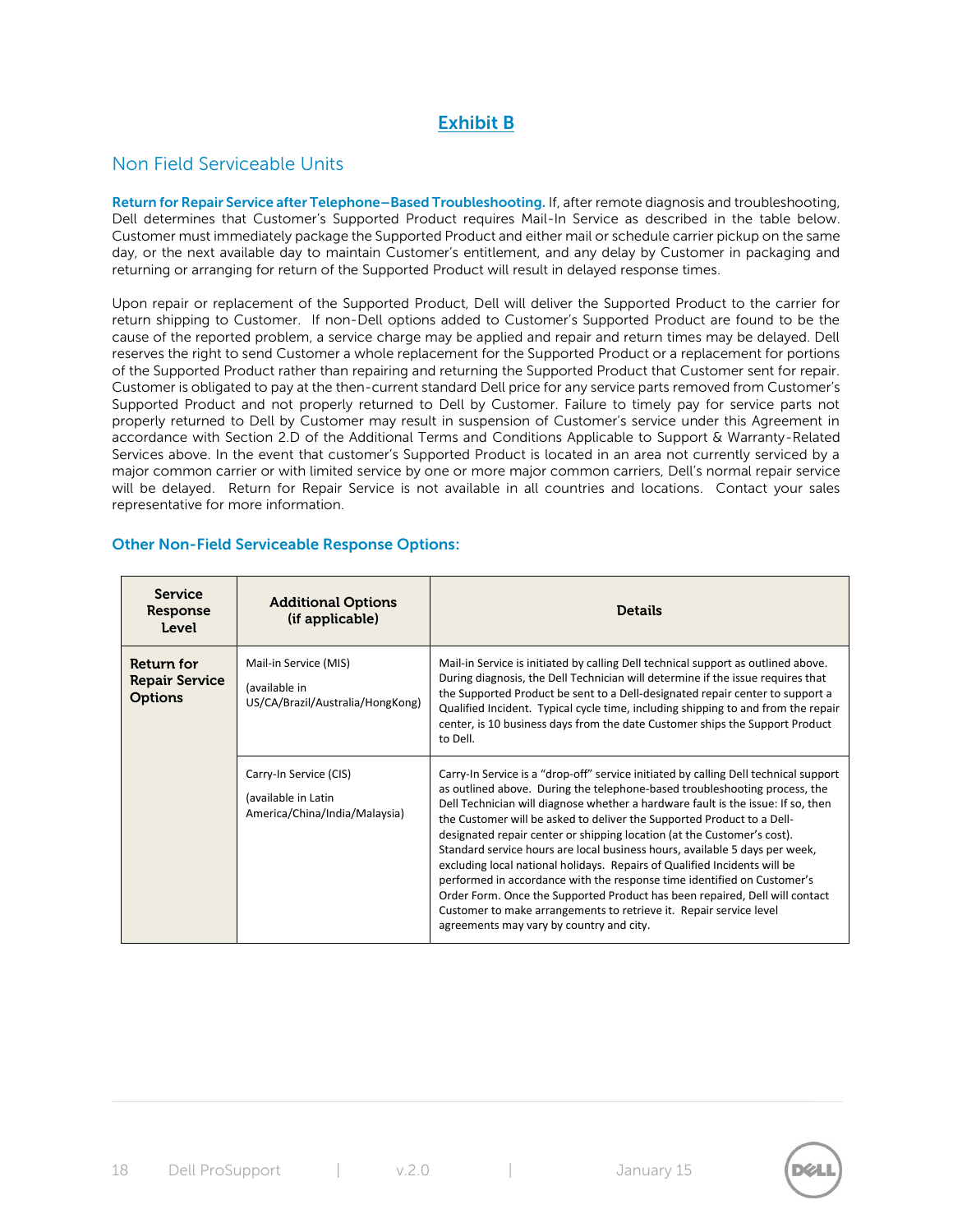| <b>Service</b><br>Response Level                      | <b>Additional Options</b><br>(if applicable)                                                                                                                 | <b>Details</b>                                                                                                                                                                                                                                                                                                                                                                                                                                                                                                                                                                                                                                                                                                                                                                                                                                                                                                                                                                                               |
|-------------------------------------------------------|--------------------------------------------------------------------------------------------------------------------------------------------------------------|--------------------------------------------------------------------------------------------------------------------------------------------------------------------------------------------------------------------------------------------------------------------------------------------------------------------------------------------------------------------------------------------------------------------------------------------------------------------------------------------------------------------------------------------------------------------------------------------------------------------------------------------------------------------------------------------------------------------------------------------------------------------------------------------------------------------------------------------------------------------------------------------------------------------------------------------------------------------------------------------------------------|
| Return for<br><b>Repair Service</b><br><b>Options</b> | Partner Led Carry-In<br>Service (CIS) <sup>5</sup><br>(available in certain<br>emerging markets in<br>Europe, the Middle East<br>and Africa)                 | Carry-In Service is a "drop-off" service initiated by either calling or bringing the<br>Supported Product to a Dell-designated repair centre or shipping location (at the<br>Customer's cost). Standard service hours are local business hours, available 5 days per<br>week, excluding local national holidays. Repairs of Qualified Incidents will be<br>performed in accordance with the response time identified on Customer's Order Form.<br>Once the Supported Product has been repaired, The Dell Authorized Service Provider<br>will contact Customer to make arrangements to retrieve it. Repair service level<br>agreements may vary by country and city.                                                                                                                                                                                                                                                                                                                                          |
|                                                       | <b>Collect and Return</b><br>Service<br>(available in certain<br>countries in Europe, the<br>Middle East and Africa<br>countries and Asia Pacific<br>Region) | Collect and Return Service is initiated by calling Dell technical support as outlined<br>above. If a Qualified Incident in the Supported Product is diagnosed and cannot be<br>resolved through telephone-based troubleshooting with the Dell Technician, a Dell<br>representative will collect your Supported Product and take it to a Dell-designated<br>repair center. This service method includes labor and the repair or replacement of<br>parts in the main system unit, including monitor, keyboard, and mouse, if not ordered<br>separately.                                                                                                                                                                                                                                                                                                                                                                                                                                                        |
|                                                       | Partner Led Collect and<br>Return Service (CAR) <sup>6</sup><br>(available in certain<br>emerging markets in<br>Europe, the Middle East<br>and Africa)       | Collect and Return Service is initiated by calling your Dell Authorized Service Provider.<br>If a Qualified Incident in the Supported Product is diagnosed and cannot be resolved<br>through telephone-based troubleshooting, your Dell Authorized Service Provider will<br>collect your Supported Product and take it to a Dell-designated repair center. Standard<br>service hours are local business hours, available 5 days per week, excluding local<br>national holidays. Repairs of Qualified Incidents will be performed in accordance with<br>the response time identified on Customer's Order Form. Once the Supported Product<br>has been repaired, The Dell Authorized Service Provider will contact Customer to make<br>arrangements to return it. This service method includes labor and the repair or<br>replacement of parts in the main system unit, including monitor, keyboard, and mouse,<br>if not ordered separately. Repair service level agreements may vary by country and<br>city. |
|                                                       | Terms and conditions<br>applicable to all Non-Field<br>Serviceable Response                                                                                  | Repairs of Qualified Incidents will be performed in accordance to the response time<br>identified on Customer's Order Form. Once the Supported Product has been repaired,<br>it will be returned to the Customer.                                                                                                                                                                                                                                                                                                                                                                                                                                                                                                                                                                                                                                                                                                                                                                                            |
|                                                       | Options.                                                                                                                                                     | <b>Shipping Procedures:</b> During diagnosis, the Dell Technician will provide instructions on<br>how to return the product to the Dell-designated repair center. The Supported Product<br>must be shipped to the address provided by the Dell Technician and prominently<br>labeled with the "Return Authorization Number". The Return Authorization Number<br>will be provided by the Dell Technician. To expedite repair or replacement, enclose a<br>brief description of the issue in writing. Package the product being returned in its<br>original packaging. If the original packaging is not available, the Dell Technician may<br>assist by providing packaging; however a fee may apply for this service.                                                                                                                                                                                                                                                                                         |
|                                                       |                                                                                                                                                              | Shipping Precautions: Customer should not send manuals, confidential, proprietary or<br>personal information, or removable media such as floppy disks, DVDs, PC Cards, etc.<br>Dell is not responsible for lost or corrupted data, damaged or lost media, or Customer's<br>confidential, proprietary or personal information.                                                                                                                                                                                                                                                                                                                                                                                                                                                                                                                                                                                                                                                                                |



<sup>&</sup>lt;sup>5</sup> Partner Led Carry-In Service (CIS) is performed by Dell Authorized Service Providers.

<sup>&</sup>lt;sup>6</sup> Partner Led Collect and Return Service (CAR) is performed by Dell Authorized Service Providers.